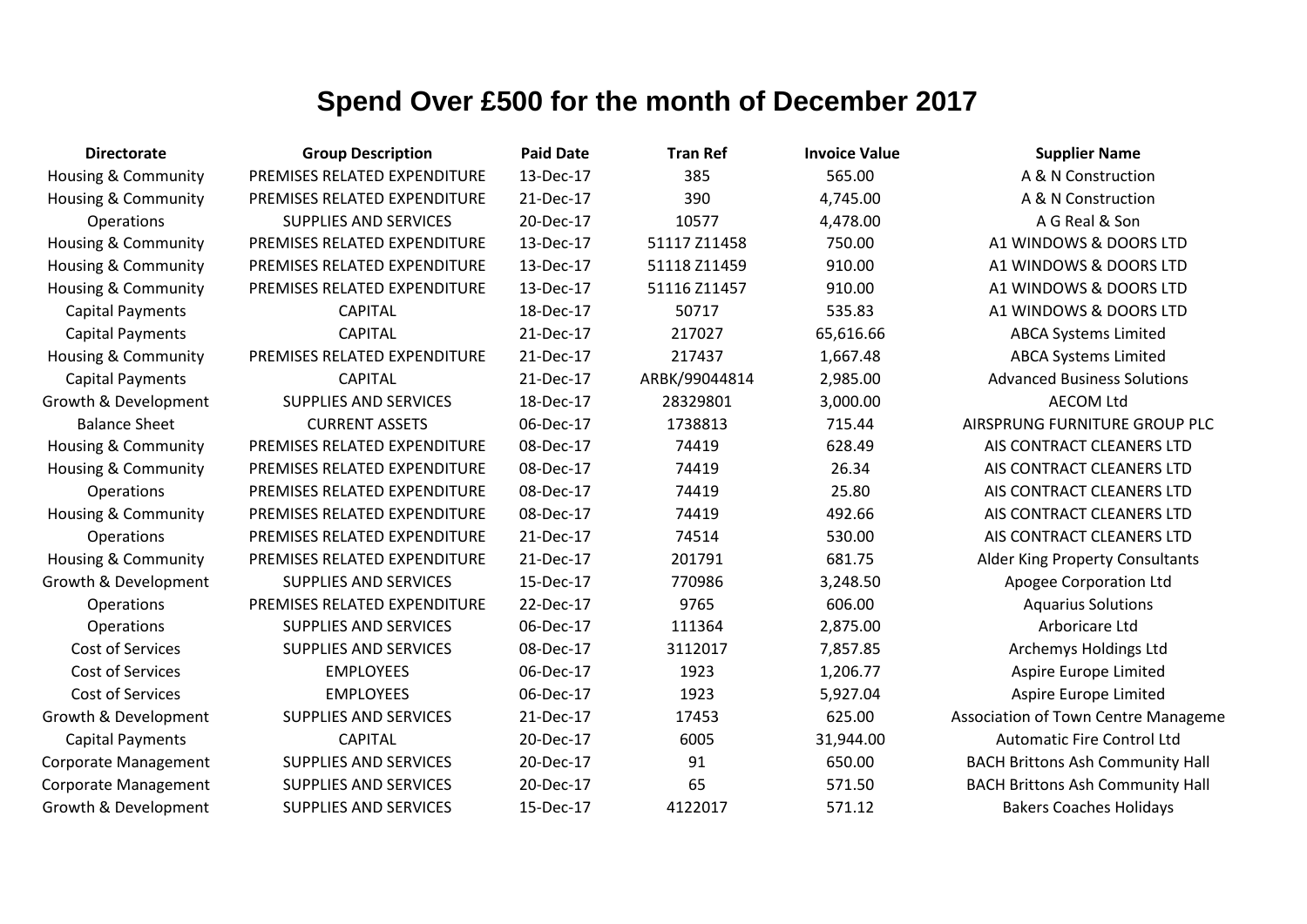| <b>Directorate</b>             | <b>Group Description</b>     | <b>Paid Date</b> | <b>Tran Ref</b>       | <b>Invoice Value</b> | <b>Supplier Name</b>                    |
|--------------------------------|------------------------------|------------------|-----------------------|----------------------|-----------------------------------------|
| Housing & Community            | PREMISES RELATED EXPENDITURE | 06-Dec-17        | 11573400              | 3,782.53             | Baxi Heating UK Ltd                     |
| <b>Housing &amp; Community</b> | <b>EMPLOYEES</b>             | 11-Dec-17        | 2769                  | 857.30               | Bay Air Conditioning & Refrigeratio     |
| <b>Capital Payments</b>        | <b>CAPITAL</b>               | 20-Dec-17        | 2779                  | 6,989.45             | Bay Air Conditioning & Refrigeratio     |
| Growth & Development           | <b>SUPPLIES AND SERVICES</b> | 15-Dec-17        | 32939                 | 2,479.45             | Berrys Coaches Ltd                      |
| Operations                     | <b>TRANSFER PAYMENTS</b>     | 21-Dec-17        | <b>FOOTPATH GRANT</b> | 1,206.00             | Bishops Lydeard & Cothelstone Paris     |
| Operations                     | PREMISES RELATED EXPENDITURE | 06-Dec-17        | 364103                | 546.65               | <b>BONINGALE NURSERIES</b>              |
| Operations                     | <b>SUPPLIES AND SERVICES</b> | 06-Dec-17        | 364100                | 960.97               | <b>BONINGALE NURSERIES</b>              |
| Growth & Development           | <b>SUPPLIES AND SERVICES</b> | 13-Dec-17        | 1766                  | 3,575.00             | Bonnar Keenlyside                       |
| <b>Housing &amp; Community</b> | PREMISES RELATED EXPENDITURE | 08-Dec-17        | 993198095             | 1,029.95             | <b>British Gas Business (Electric)</b>  |
| <b>Housing &amp; Community</b> | <b>EMPLOYEES</b>             | 18-Dec-17        | IN-74929-1            | 962.00               | <b>Building Recruitment Company Ltd</b> |
| <b>Housing &amp; Community</b> | <b>EMPLOYEES</b>             | 18-Dec-17        | IN-74930-1            | 543.24               | <b>Building Recruitment Company Ltd</b> |
| <b>Housing &amp; Community</b> | <b>EMPLOYEES</b>             | 18-Dec-17        | IN-74739-1            | 962.00               | <b>Building Recruitment Company Ltd</b> |
| Housing & Community            | <b>EMPLOYEES</b>             | 15-Dec-17        | IN-75592-1            | 549.20               | <b>Building Recruitment Company Ltd</b> |
| <b>Housing &amp; Community</b> | <b>EMPLOYEES</b>             | 20-Dec-17        | IN-75309-1            | 554.90               | <b>Building Recruitment Company Ltd</b> |
| <b>Housing &amp; Community</b> | <b>EMPLOYEES</b>             | 22-Dec-17        | IN-75963-1            | 783.68               | <b>Building Recruitment Company Ltd</b> |
| Growth & Development           | <b>SUPPLIES AND SERVICES</b> | 22-Dec-17        | 129621                | 2,236.77             | <b>CALE BRIPARC LTD</b>                 |
| <b>Housing &amp; Community</b> | SUPPLIES AND SERVICES        | 18-Dec-17        | 6003673126            | 4,800.00             | <b>CAPITA BUSINESS SERVICES LTD</b>     |
| Growth & Development           | <b>SUPPLIES AND SERVICES</b> | 11-Dec-17        | 6017095227            | 2,626.71             | Capita Property & Infrastructure Ltd    |
| Cost of Services               | <b>EMPLOYEES</b>             | 21-Dec-17        | 2477/1117             | 15,000.00            | <b>Carol Carpenter Training Ltd</b>     |
| Growth & Development           | <b>SUPPLIES AND SERVICES</b> | 20-Dec-17        | F0036602              | 20,209.07            | Carter Jonas                            |
| Operations                     | <b>SUPPLIES AND SERVICES</b> | 13-Dec-17        | 2985922               | 509.45               | <b>CCS MEDIA LTD</b>                    |
| Operations                     | <b>SUPPLIES AND SERVICES</b> | 13-Dec-17        | 2985862               | 2,147.41             | <b>CCS MEDIA LTD</b>                    |
| Operations                     | SUPPLIES AND SERVICES        | 11-Dec-17        | 90198566              | 654.00               | CENTERPRISE INTERNATIONAL LTD           |
| Operations                     | <b>SUPPLIES AND SERVICES</b> | 18-Dec-17        | 90198842              | 1,534.76             | <b>CENTERPRISE INTERNATIONAL LTD</b>    |
| <b>Balance Sheet</b>           | <b>CURRENT ASSETS</b>        | 06-Dec-17        | 9901/01896069         | 775.56               | <b>Ceramic Tile Distributors</b>        |
| Growth & Development           | <b>SUPPLIES AND SERVICES</b> | 06-Dec-17        | 25402                 | 600.00               | <b>Character Graphics</b>               |
| <b>Balance Sheet</b>           | <b>CURRENT ASSETS</b>        | 06-Dec-17        | TAU/171370            | 1,238.14             | <b>City Electrical Factors Ltd</b>      |
| <b>Balance Sheet</b>           | <b>CURRENT ASSETS</b>        | 06-Dec-17        | TAU/171039            | 1,312.37             | <b>City Electrical Factors Ltd</b>      |
| <b>Balance Sheet</b>           | <b>CURRENT ASSETS</b>        | 06-Dec-17        | TAU/171369            | 619.07               | <b>City Electrical Factors Ltd</b>      |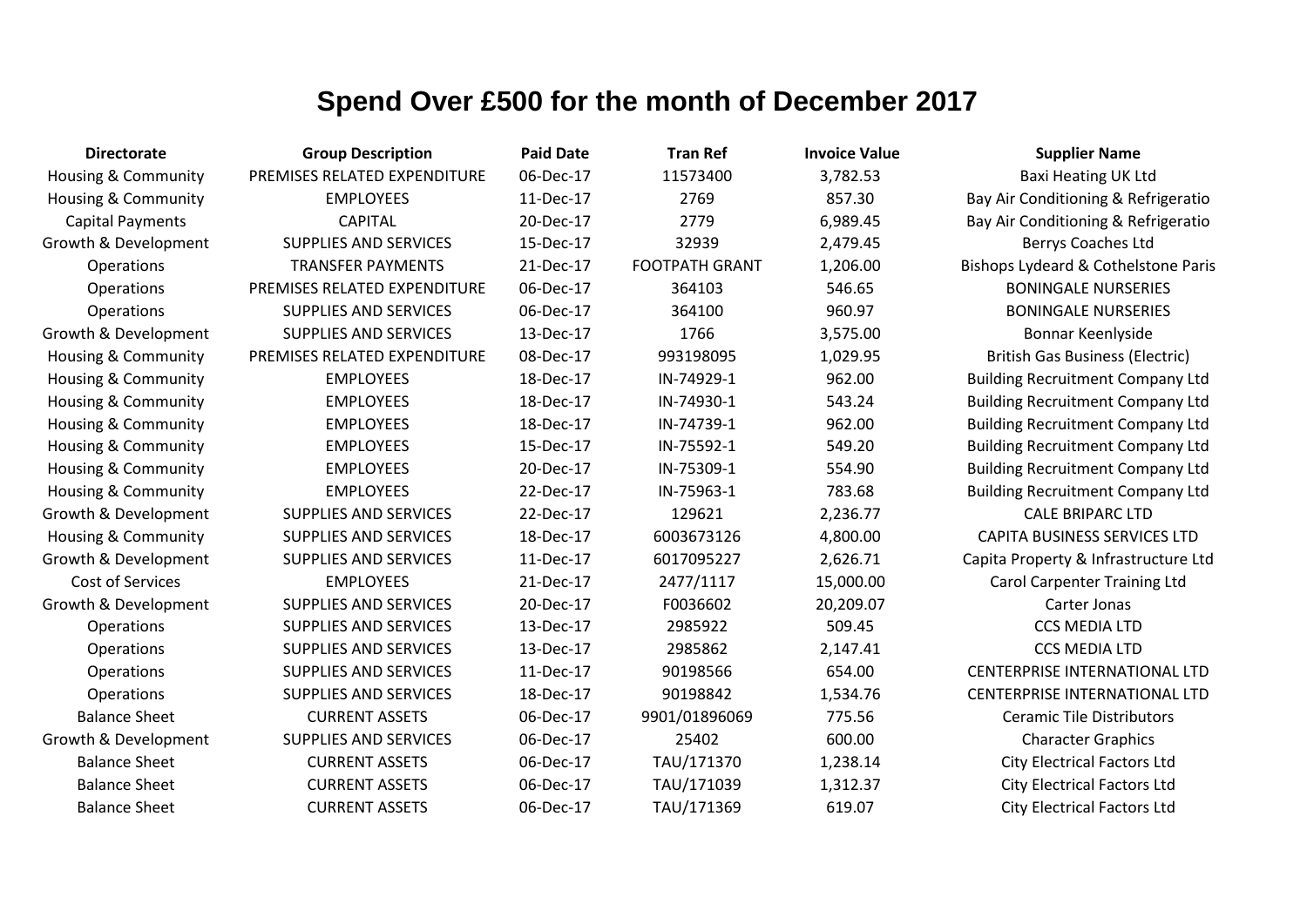| <b>Directorate</b>             | <b>Group Description</b>     | <b>Paid Date</b> | <b>Tran Ref</b> | <b>Invoice Value</b> | <b>Supplier Name</b>                |
|--------------------------------|------------------------------|------------------|-----------------|----------------------|-------------------------------------|
| <b>Balance Sheet</b>           | <b>CURRENT ASSETS</b>        | 06-Dec-17        | TAU/171288      | 1,064.18             | <b>City Electrical Factors Ltd</b>  |
| <b>Balance Sheet</b>           | <b>CURRENT ASSETS</b>        | 06-Dec-17        | TAU/171457      | 616.43               | <b>City Electrical Factors Ltd</b>  |
| <b>Balance Sheet</b>           | <b>CURRENT ASSETS</b>        | 06-Dec-17        | TAU/171246      | 1,063.66             | <b>City Electrical Factors Ltd</b>  |
| <b>Balance Sheet</b>           | <b>CURRENT ASSETS</b>        | 21-Dec-17        | TAU/171944      | 624.41               | <b>City Electrical Factors Ltd</b>  |
| <b>Balance Sheet</b>           | <b>CURRENT ASSETS</b>        | 21-Dec-17        | TAU/172267      | 680.40               | <b>City Electrical Factors Ltd</b>  |
| Operations                     | SUPPLIES AND SERVICES        | 06-Dec-17        | C/RB159235      | 30,381.00            | <b>CIVICA UK LTD</b>                |
| <b>Housing &amp; Community</b> | <b>SUPPLIES AND SERVICES</b> | 18-Dec-17        | 778613          | 11,788.00            | <b>CLARKE WILLMOTT</b>              |
| <b>Housing &amp; Community</b> | PREMISES RELATED EXPENDITURE | 21-Dec-17        | 20098909        | 765.00               | Colt International Ltd              |
| <b>Capital Payments</b>        | <b>CAPITAL</b>               | 21-Dec-17        | 153571          | 1,289.00             | <b>COOMBER SECURITY SYSTEMS LTD</b> |
| Operations                     | <b>EMPLOYEES</b>             | 06-Dec-17        | 490965          | 519.64               | <b>Cordant People</b>               |
| Operations                     | PREMISES RELATED EXPENDITURE | 20-Dec-17        | 12538198        | 2,361.05             | <b>CORONA ENERGY RETAIL 4 LTD</b>   |
| <b>Housing &amp; Community</b> | PREMISES RELATED EXPENDITURE | 20-Dec-17        | 12538296        | 827.61               | <b>CORONA ENERGY RETAIL 4 LTD</b>   |
| Growth & Development           | <b>SUPPLIES AND SERVICES</b> | 06-Dec-17        | INV-11133       | 1,000.00             | Cosmic                              |
| <b>Housing &amp; Community</b> | <b>SUPPLIES AND SERVICES</b> | 20-Dec-17        | 14976/50089/2   | 1,730.00             | Craddy Pitchers Ltd t/a Craddys     |
| Cost of Services               | SUPPLIES AND SERVICES        | 21-Dec-17        | TDBC006         | 1,200.00             | <b>CS Solutions Ltd</b>             |
| Housing & Community            | PREMISES RELATED EXPENDITURE | 06-Dec-17        | 3054            | 928.00               | DALE NIXON T/A TAUNTON FENCING COM  |
| <b>Housing &amp; Community</b> | PREMISES RELATED EXPENDITURE | 20-Dec-17        | 3063            | 512.00               | DALE NIXON T/A TAUNTON FENCING COM  |
| Housing & Community            | PREMISES RELATED EXPENDITURE | 20-Dec-17        | 3063            | 192.00               | DALE NIXON T/A TAUNTON FENCING COM  |
| Housing & Community            | PREMISES RELATED EXPENDITURE | 21-Dec-17        | 3064            | 2,170.00             | DALE NIXON T/A TAUNTON FENCING COM  |
| Housing & Community            | PREMISES RELATED EXPENDITURE | 21-Dec-17        | 3064            | $-600.00$            | DALE NIXON T/A TAUNTON FENCING COM  |
| <b>Housing &amp; Community</b> | PREMISES RELATED EXPENDITURE | 21-Dec-17        | 3064            | 600.00               | DALE NIXON T/A TAUNTON FENCING COM  |
| Housing & Community            | <b>EMPLOYEES</b>             | 06-Dec-17        | 476886          | 1,530.00             | <b>Deverell Smith Limited</b>       |
| Housing & Community            | <b>EMPLOYEES</b>             | 08-Dec-17        | 47632           | 1,800.00             | Deverell Smith Limited              |
| Housing & Community            | <b>EMPLOYEES</b>             | 15-Dec-17        | 476982          | 1,800.00             | Deverell Smith Limited              |
| Housing & Community            | <b>EMPLOYEES</b>             | 21-Dec-17        | 477027          | 1,620.00             | Deverell Smith Limited              |
| <b>Balance Sheet</b>           | <b>CURRENT ASSETS</b>        | 08-Dec-17        | 1711/01844      | 1,139.32             | DEVONDALE ELECTRICAL DISTRIBUTORS L |
| <b>Balance Sheet</b>           | <b>CURRENT ASSETS</b>        | 13-Dec-17        | 1711/04671      | 540.00               | DEVONDALE ELECTRICAL DISTRIBUTORS L |
| <b>Balance Sheet</b>           | <b>CURRENT ASSETS</b>        | 13-Dec-17        | 1711/06563      | 867.06               | DEVONDALE ELECTRICAL DISTRIBUTORS L |
| <b>Balance Sheet</b>           | <b>CURRENT ASSETS</b>        | 21-Dec-17        | 1711/11704      | 866.74               | DEVONDALE ELECTRICAL DISTRIBUTORS L |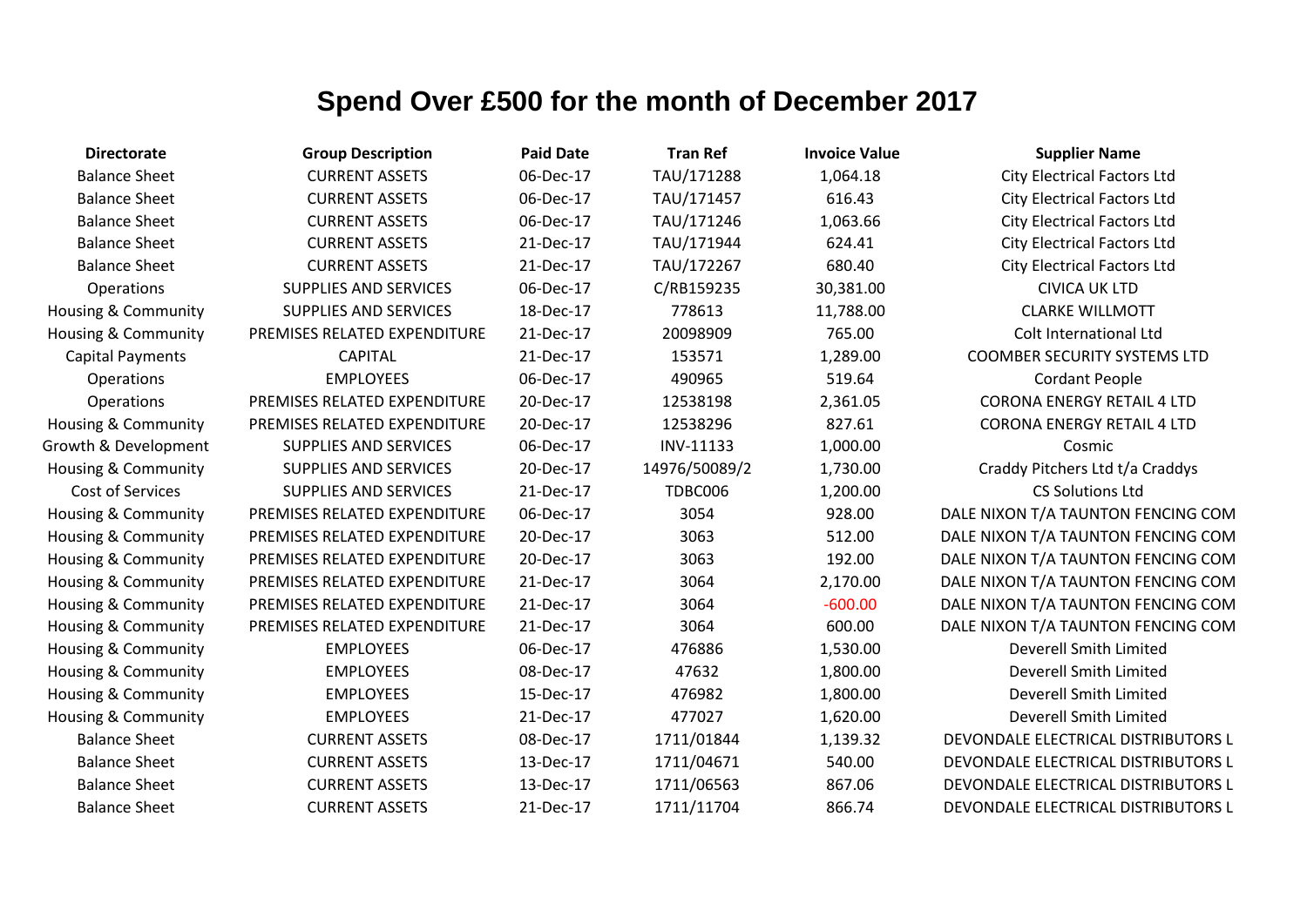| <b>Directorate</b>             | <b>Group Description</b>     | <b>Paid Date</b> | <b>Tran Ref</b> | <b>Invoice Value</b> | <b>Supplier Name</b>                   |
|--------------------------------|------------------------------|------------------|-----------------|----------------------|----------------------------------------|
| Growth & Development           | <b>INCOME</b>                | 13-Dec-17        | 841399          | 1,094.03             | <b>Dillington Advertising</b>          |
| Growth & Development           | <b>INCOME</b>                | 13-Dec-17        | 841319          | 2,114.37             | <b>Dillington Advertising</b>          |
| Growth & Development           | <b>INCOME</b>                | 13-Dec-17        | 841520          | 692.15               | <b>Dillington Advertising</b>          |
| Growth & Development           | <b>SUPPLIES AND SERVICES</b> | 20-Dec-17        | 841101D         | 1,452.00             | <b>Dillington Advertising</b>          |
| Operations                     | <b>SUPPLIES AND SERVICES</b> | 15-Dec-17        | 841101F         | 438.13               | <b>Dillington Advertising</b>          |
| <b>Cost of Services</b>        | <b>SUPPLIES AND SERVICES</b> | 15-Dec-17        | 841101F         | 109.53               | <b>Dillington Advertising</b>          |
| Housing & Community            | <b>SUPPLIES AND SERVICES</b> | 20-Dec-17        | 841101G         | 640.78               | <b>Dillington Advertising</b>          |
| <b>Housing &amp; Community</b> | <b>SUPPLIES AND SERVICES</b> | 20-Dec-17        | 841101H         | 530.81               | <b>Dillington Advertising</b>          |
| <b>Housing &amp; Community</b> | PREMISES RELATED EXPENDITURE | 13-Dec-17        | DM001765        | 1,250.00             | Drainmaster (SW) Bellmar Ltd           |
| <b>Housing &amp; Community</b> | PREMISES RELATED EXPENDITURE | 13-Dec-17        | DM001758        | 11,950.00            | Drainmaster (SW) Bellmar Ltd           |
| Operations                     | <b>SUPPLIES AND SERVICES</b> | 21-Dec-17        | EA30592         | 2,692.00             | <b>EARTH ANCHORS LTD</b>               |
| Housing & Community            | THIRD PARTY PAYMENTS         | 06-Dec-17        | 3236            | 27,440.00            | East Meets South West Limited          |
| Growth & Development           | <b>SUPPLIES AND SERVICES</b> | 13-Dec-17        | 1821            | 900.00               | <b>ECOLOGY WORKS</b>                   |
| Operations                     | <b>EMPLOYEES</b>             | 08-Dec-17        | IN62281807      | 5,480.01             | Edenred (UK Group) Ltd                 |
| Operations                     | <b>EMPLOYEES</b>             | 08-Dec-17        | IN62281807      | 38.36                | Edenred (UK Group) Ltd                 |
| Housing & Community            | <b>SUPPLIES AND SERVICES</b> | 06-Dec-17        | 106483          | 9,687.51             | Edward Nash LLP t/a Nash Partnership   |
| <b>Housing &amp; Community</b> | <b>SUPPLIES AND SERVICES</b> | 21-Dec-17        | 106519          | 7,700.00             | Edward Nash LLP t/a Nash Partnership   |
| <b>Housing &amp; Community</b> | PREMISES RELATED EXPENDITURE | 21-Dec-17        | 808-406269      | 1,500.00             | <b>Electric Center</b>                 |
| <b>Balance Sheet</b>           | <b>CURRENT ASSETS</b>        | 21-Dec-17        | 808-406504      | 1,413.49             | <b>Electric Center</b>                 |
| <b>Capital Payments</b>        | <b>CAPITAL</b>               | 13-Dec-17        | CSCT001141-008  | 148,377.05           | <b>ENGIE Regeneration (Apollo) Ltd</b> |
| <b>Capital Payments</b>        | <b>CAPITAL</b>               | 18-Dec-17        | CSCT001430-001  | 59,448.00            | <b>ENGIE Regeneration (Apollo) Ltd</b> |
| Growth & Development           | <b>SUPPLIES AND SERVICES</b> | 15-Dec-17        | 2033439         | 69,808.00            | <b>Environment Agency</b>              |
| <b>Housing &amp; Community</b> | <b>EMPLOYEES</b>             | 20-Dec-17        | 345             | 3,462.00             | <b>Esense Limited</b>                  |
| <b>Capital Payments</b>        | <b>CAPITAL</b>               | 21-Dec-17        | IT15116         | 1,133.20             | European Asbestos Services Ltd         |
| <b>Capital Payments</b>        | <b>CAPITAL</b>               | 06-Dec-17        | IT15319         | 1,034.25             | European Asbestos Services Ltd         |
| <b>Capital Payments</b>        | <b>CAPITAL</b>               | 21-Dec-17        | IT15548         | 1,034.25             | European Asbestos Services Ltd         |
| <b>Capital Payments</b>        | <b>CAPITAL</b>               | 21-Dec-17        | IT15549         | 1,034.25             | European Asbestos Services Ltd         |
| <b>Capital Payments</b>        | <b>CAPITAL</b>               | 21-Dec-17        | IT15507         | 1,034.25             | European Asbestos Services Ltd         |
| <b>Capital Payments</b>        | <b>CAPITAL</b>               | 20-Dec-17        | IT15465         | 1,034.25             | European Asbestos Services Ltd         |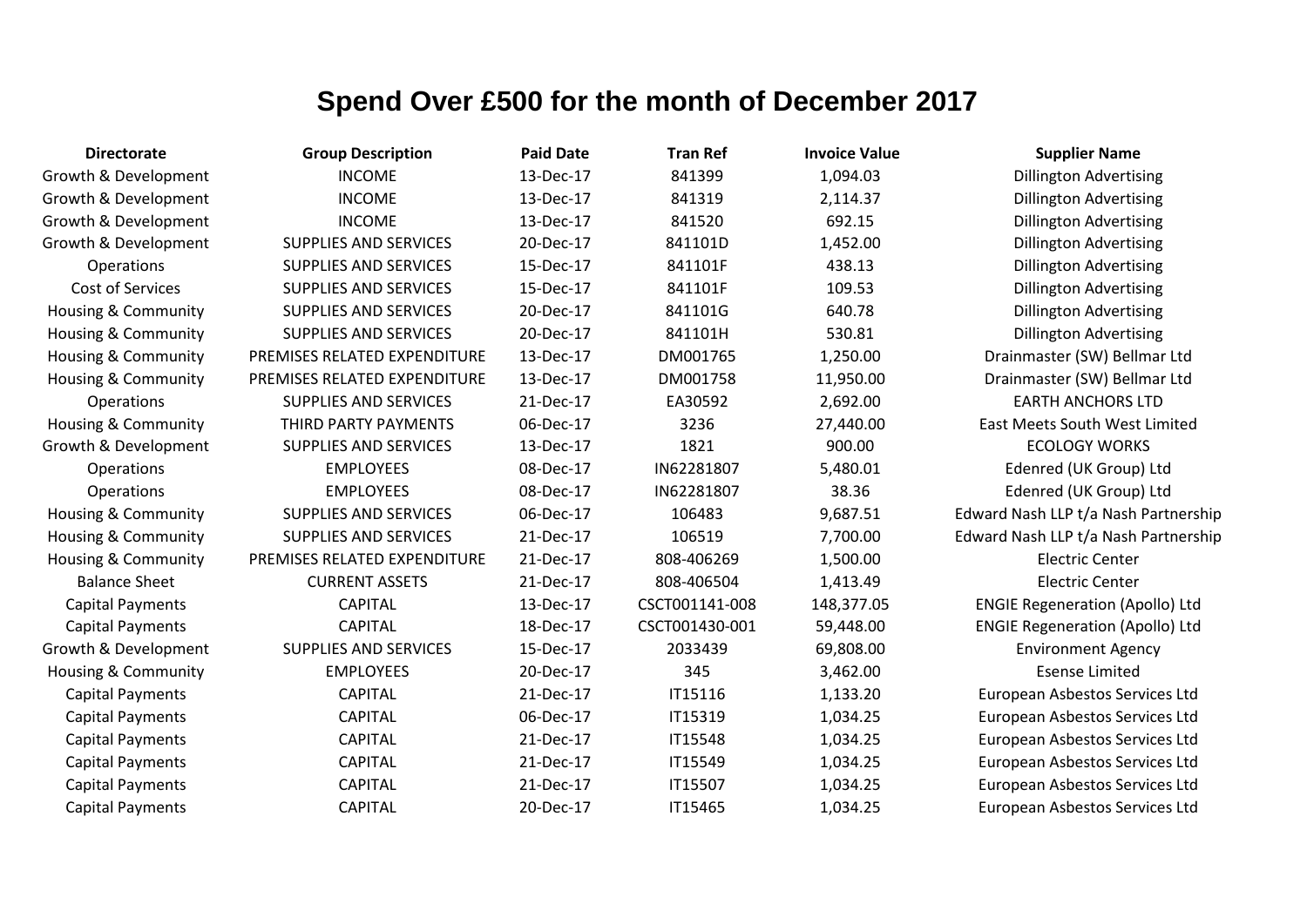| <b>Directorate</b>             | <b>Group Description</b>             | <b>Paid Date</b> | <b>Tran Ref</b> | <b>Invoice Value</b> | <b>Supplier Name</b>                    |
|--------------------------------|--------------------------------------|------------------|-----------------|----------------------|-----------------------------------------|
| <b>Housing &amp; Community</b> | <b>SUPPLIES AND SERVICES</b>         | 21-Dec-17        | 995             | 898.00               | Fensec Ltd                              |
| Operations                     | <b>TRANSPORT RELATED EXPENDITURE</b> | 11-Dec-17        | 174335          | 9,187.72             | Fleet Solutions from BT                 |
| Operations                     | TRANSPORT RELATED EXPENDITURE        | 11-Dec-17        | 174335          | 1,433.10             | Fleet Solutions from BT                 |
| <b>Capital Payments</b>        | <b>CAPITAL</b>                       | 20-Dec-17        | 465046          | 2,400.00             | Flexiform Business Furniture Ltd        |
| <b>Capital Payments</b>        | <b>CAPITAL</b>                       | 21-Dec-17        | 465287          | 4,299.00             | Flexiform Business Furniture Ltd        |
| Operations                     | <b>SUPPLIES AND SERVICES</b>         | 13-Dec-17        | 1507            | 2,320.00             | FNR Machinery Ltd                       |
| <b>Housing &amp; Community</b> | PREMISES RELATED EXPENDITURE         | 20-Dec-17        | 1012766         | 1,300.00             | G & L Consultancy Ltd                   |
| Operations                     | <b>SUPPLIES AND SERVICES</b>         | 06-Dec-17        | NC10820         | 1,222.00             | Gallagher Bassett                       |
| Operations                     | SUPPLIES AND SERVICES                | 15-Dec-17        | GA1388976       | 1,195.99             | <b>Gamma Business Communications</b>    |
| <b>Capital Payments</b>        | <b>CAPITAL</b>                       | 15-Dec-17        | 17-2065-MR      | 748.00               | GB Sport & Leisure UK Ltd               |
| Growth & Development           | <b>SUPPLIES AND SERVICES</b>         | 13-Dec-17        | D250110891801   | 777.48               | <b>GE CAPITAL EQUIPMENT FINANCE LTD</b> |
| <b>Housing &amp; Community</b> | <b>SUPPLIES AND SERVICES</b>         | 08-Dec-17        | L2009           | 9,635.00             | Haldons Ltd                             |
| <b>Housing &amp; Community</b> | <b>SUPPLIES AND SERVICES</b>         | 08-Dec-17        | L2009           | 2,012.00             | <b>Haldons Ltd</b>                      |
| Operations                     | <b>SUPPLIES AND SERVICES</b>         | 13-Dec-17        | 512623          | 894.19               | <b>HighSpeed Office Limited</b>         |
| Operations                     | SUPPLIES AND SERVICES                | 15-Dec-17        | 513089          | 6,613.98             | HighSpeed Office Limited                |
| Housing & Community            | PREMISES RELATED EXPENDITURE         | 06-Dec-17        | 994/0135973     | 587.50               | Howdens Joinery                         |
| Growth & Development           | <b>SUPPLIES AND SERVICES</b>         | 20-Dec-17        | 53              | 1,516.25             | <b>HYAS ASSOCIATES LIMITED</b>          |
| Operations                     | THIRD PARTY PAYMENTS                 | 15-Dec-17        | GM754108        | 49,963.67            | Idverde                                 |
| <b>Housing &amp; Community</b> | <b>TRANSPORT RELATED EXPENDITURE</b> | 08-Dec-17        | 1958719         | 2,989.38             | Inchcape Fleet Solutions                |
| <b>Housing &amp; Community</b> | <b>TRANSPORT RELATED EXPENDITURE</b> | 08-Dec-17        | 1958721         | 2,118.65             | Inchcape Fleet Solutions                |
| Housing & Community            | TRANSPORT RELATED EXPENDITURE        | 08-Dec-17        | 1958720         | 2,989.38             | Inchcape Fleet Solutions                |
| <b>Housing &amp; Community</b> | TRANSPORT RELATED EXPENDITURE        | 08-Dec-17        | 1958723         | 2,118.65             | <b>Inchcape Fleet Solutions</b>         |
| Housing & Community            | TRANSPORT RELATED EXPENDITURE        | 08-Dec-17        | 1958722         | 2,118.65             | Inchcape Fleet Solutions                |
| Operations                     | <b>SUPPLIES AND SERVICES</b>         | 21-Dec-17        | 3616539         | 9,690.80             | <b>INSIGHT DIRECT (UK) LTD</b>          |
| Operations                     | <b>SUPPLIES AND SERVICES</b>         | 06-Dec-17        | 3633413         | 1,948.44             | <b>INSIGHT DIRECT (UK) LTD</b>          |
| Operations                     | SUPPLIES AND SERVICES                | 08-Dec-17        | 3635809         | 677.31               | <b>INSIGHT DIRECT (UK) LTD</b>          |
| Operations                     | <b>SUPPLIES AND SERVICES</b>         | 08-Dec-17        | 3635809         | 164.96               | <b>INSIGHT DIRECT (UK) LTD</b>          |
| Operations                     | <b>SUPPLIES AND SERVICES</b>         | 20-Dec-17        | 3654668         | 2,597.92             | <b>INSIGHT DIRECT (UK) LTD</b>          |
| <b>Capital Payments</b>        | <b>CAPITAL</b>                       | 20-Dec-17        | <b>INV-2325</b> | 3,030.00             | <b>INTEGRATED DATA NEEDS LTD</b>        |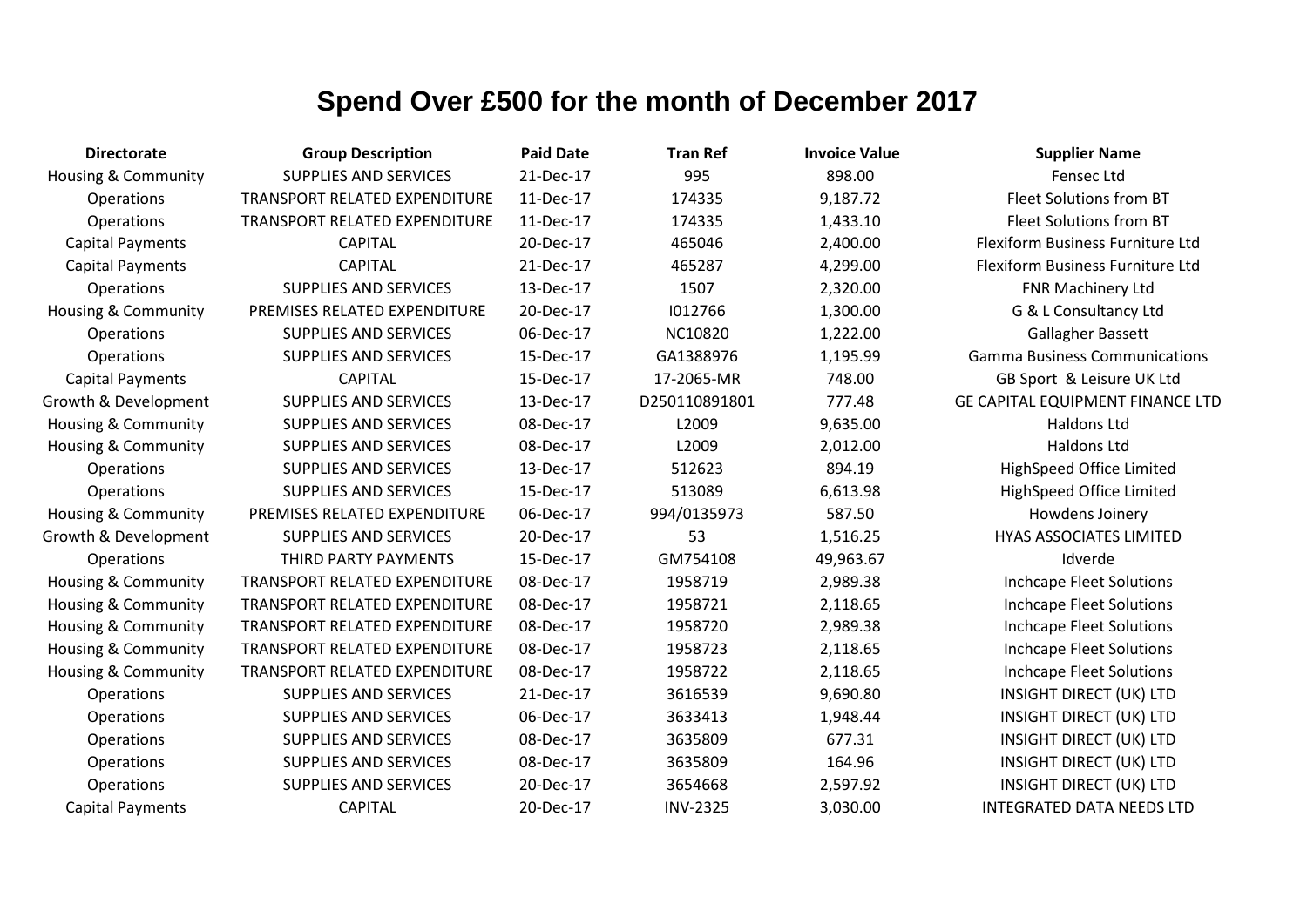| <b>Directorate</b>             | <b>Group Description</b>             | <b>Paid Date</b> | <b>Tran Ref</b> | <b>Invoice Value</b> | <b>Supplier Name</b>             |
|--------------------------------|--------------------------------------|------------------|-----------------|----------------------|----------------------------------|
| <b>Capital Payments</b>        | <b>CAPITAL</b>                       | 20-Dec-17        | <b>INV-2289</b> | 4,494.59             | <b>INTEGRATED DATA NEEDS LTD</b> |
| Housing & Community            | PREMISES RELATED EXPENDITURE         | 06-Dec-17        | 150             | 1,045.00             | J C Electrical Services          |
| Housing & Community            | PREMISES RELATED EXPENDITURE         | 18-Dec-17        | 152             | 860.00               | J C Electrical Services          |
| Housing & Community            | PREMISES RELATED EXPENDITURE         | 18-Dec-17        | 152             | 25.00                | J C Electrical Services          |
| Housing & Community            | PREMISES RELATED EXPENDITURE         | 06-Dec-17        | 96              | 1,650.00             | J Thomas t/a JT Roofing          |
| <b>Housing &amp; Community</b> | PREMISES RELATED EXPENDITURE         | 06-Dec-17        | 96              | $-750.00$            | J Thomas t/a JT Roofing          |
| Housing & Community            | PREMISES RELATED EXPENDITURE         | 06-Dec-17        | 96              | 750.00               | J Thomas t/a JT Roofing          |
| Operations                     | <b>TRANSPORT RELATED EXPENDITURE</b> | 20-Dec-17        | 7398            | 4,800.00             | Jaama Ltd                        |
| Operations                     | TRANSPORT RELATED EXPENDITURE        | 20-Dec-17        | 7411            | 2,400.00             | Jaama Ltd                        |
| Operations                     | PREMISES RELATED EXPENDITURE         | 06-Dec-17        | 20177798        | 1,047.25             | Jac. Uittenbogaard & Zonen BV    |
| Operations                     | <b>SUPPLIES AND SERVICES</b>         | 11-Dec-17        | 1124            | 527.21               | Jerry Ellis                      |
| <b>Housing &amp; Community</b> | PREMISES RELATED EXPENDITURE         | 21-Dec-17        | 2569            | 900.00               | JJK Cleaning & Guttering Ltd     |
| <b>Housing &amp; Community</b> | <b>SUPPLIES AND SERVICES</b>         | 06-Dec-17        | 15818           | 2,610.00             | Kendall Kingscott Ltd            |
| Growth & Development           | <b>SUPPLIES AND SERVICES</b>         | 21-Dec-17        | 3005876         | 1,200.00             | Kontrolit.net Limited            |
| <b>Housing &amp; Community</b> | PREMISES RELATED EXPENDITURE         | 08-Dec-17        | 2191            | 490.00               | L J Langabeer                    |
| Housing & Community            | PREMISES RELATED EXPENDITURE         | 08-Dec-17        | 2191            | 75.00                | L J Langabeer                    |
| Housing & Community            | PREMISES RELATED EXPENDITURE         | 06-Dec-17        | 9037224844      | 549.46               | Lafarge Tarmac Trading Ltd       |
| <b>Housing &amp; Community</b> | PREMISES RELATED EXPENDITURE         | 06-Dec-17        | 9037232642      | 547.58               | Lafarge Tarmac Trading Ltd       |
| Housing & Community            | PREMISES RELATED EXPENDITURE         | 13-Dec-17        | 9037194211      | 564.57               | Lafarge Tarmac Trading Ltd       |
| Operations                     | TRANSPORT RELATED EXPENDITURE        | 18-Dec-17        | EXI1094166      | 2,366.21             | Lex Autolease Ltd                |
| Operations                     | TRANSPORT RELATED EXPENDITURE        | 18-Dec-17        | RAIN259803      | 23,425.38            | Lex Autolease Ltd                |
| Operations                     | TRANSPORT RELATED EXPENDITURE        | 18-Dec-17        | EXI1100214      | 2,001.80             | Lex Autolease Ltd                |
| Operations                     | <b>SUPPLIES AND SERVICES</b>         | 18-Dec-17        | 987613          | 580.40               | LOOMIS UK LTD                    |
| Operations                     | <b>SUPPLIES AND SERVICES</b>         | 13-Dec-17        | 104192          | 580.40               | LOOMIS UK LTD                    |
| Operations                     | SUPPLIES AND SERVICES                | 13-Dec-17        | 104191          | 867.30               | LOOMIS UK LTD                    |
| <b>Housing &amp; Community</b> | <b>SUPPLIES AND SERVICES</b>         | 15-Dec-17        | SIN00001716/A   | 3,080.00             | Low Carbon Exchange Ltd          |
| <b>Capital Payments</b>        | <b>CAPITAL</b>                       | 22-Dec-17        | 394             | 4,789.63             | Low Carbon Expert Ltd            |
| Housing & Community            | PREMISES RELATED EXPENDITURE         | 06-Dec-17        | 22              | 550.00               | <b>M B Tree Services</b>         |
| <b>Capital Payments</b>        | <b>CAPITAL</b>                       | 21-Dec-17        | 4211            | 3,756.00             | M&E Contrax Ltd                  |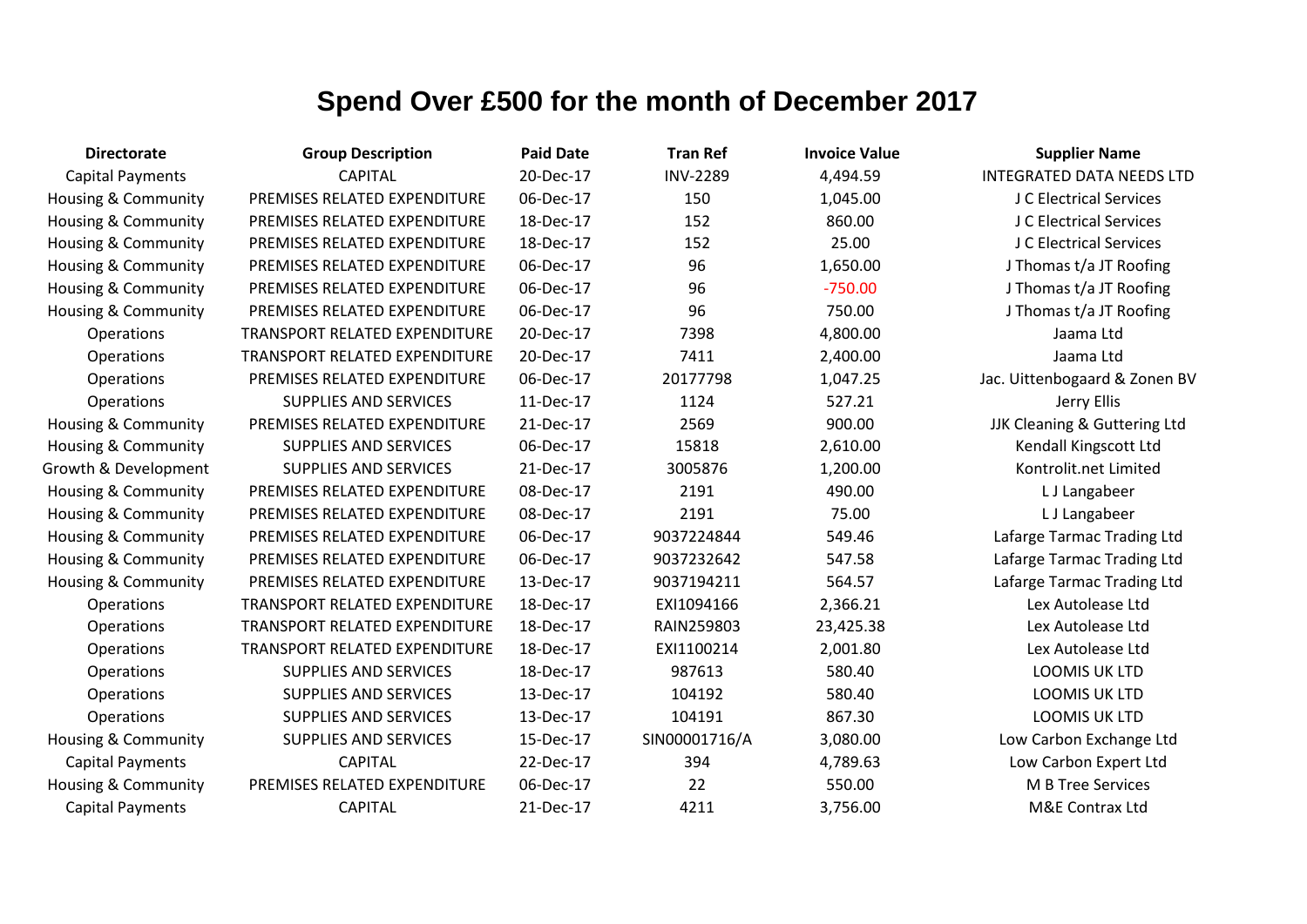| <b>Directorate</b>             | <b>Group Description</b>     | <b>Paid Date</b> | <b>Tran Ref</b> | <b>Invoice Value</b> | <b>Supplier Name</b>                |
|--------------------------------|------------------------------|------------------|-----------------|----------------------|-------------------------------------|
| Housing & Community            | PREMISES RELATED EXPENDITURE | 06-Dec-17        | 159             | 1,744.00             | <b>M&amp;I SHIER</b>                |
| Housing & Community            | PREMISES RELATED EXPENDITURE | 06-Dec-17        | 159             | $-1,275.00$          | <b>M&amp;I SHIER</b>                |
| Housing & Community            | PREMISES RELATED EXPENDITURE | 06-Dec-17        | 159             | 1,275.00             | M&I SHIER                           |
| Housing & Community            | PREMISES RELATED EXPENDITURE | 08-Dec-17        | 162             | 1,948.00             | M&I SHIER                           |
| Housing & Community            | PREMISES RELATED EXPENDITURE | 08-Dec-17        | 162             | $-1,610.00$          | M&I SHIER                           |
| Housing & Community            | PREMISES RELATED EXPENDITURE | 08-Dec-17        | 162             | 1,610.00             | M&I SHIER                           |
| Housing & Community            | PREMISES RELATED EXPENDITURE | 15-Dec-17        | 158             | 2,184.00             | <b>M&amp;I SHIER</b>                |
| Housing & Community            | PREMISES RELATED EXPENDITURE | 15-Dec-17        | 158             | $-1,500.00$          | <b>M&amp;I SHIER</b>                |
| Housing & Community            | PREMISES RELATED EXPENDITURE | 15-Dec-17        | 158             | 1,500.00             | <b>M&amp;I SHIER</b>                |
| <b>Housing &amp; Community</b> | PREMISES RELATED EXPENDITURE | 20-Dec-17        | 1161            | 3,823.00             | M&I SHIER                           |
| Housing & Community            | PREMISES RELATED EXPENDITURE | 20-Dec-17        | 1161            | $-1,520.00$          | M&I SHIER                           |
| Housing & Community            | PREMISES RELATED EXPENDITURE | 20-Dec-17        | 1161            | 1,520.00             | <b>M&amp;I SHIER</b>                |
| Growth & Development           | <b>SUPPLIES AND SERVICES</b> | 18-Dec-17        | 32444SE1711173  | 889.40               | Mace Cost Consultancy Ltd           |
| <b>Housing &amp; Community</b> | SUPPLIES AND SERVICES        | 06-Dec-17        | 28868           | 2,579.85             | Mailadoc Ltd                        |
| <b>Cost of Services</b>        | <b>SUPPLIES AND SERVICES</b> | 15-Dec-17        | 393             | 4,794.10             | MARTIN JAMES CONSULTANCY LTD        |
| <b>Balance Sheet</b>           | <b>HOLDING ACCOUNTS</b>      | 08-Dec-17        | IN21765         | 21,663.82            | Matrix SCM Ltd                      |
| <b>Balance Sheet</b>           | <b>HOLDING ACCOUNTS</b>      | 13-Dec-17        | IN21846         | 14,524.11            | Matrix SCM Ltd                      |
| <b>Corporate Management</b>    | THIRD PARTY PAYMENTS         | 21-Dec-17        | 3099984         | 16,742.91            | MENDIP DISTRICT COUNCIL             |
| Operations                     | PREMISES RELATED EXPENDITURE | 20-Dec-17        | M970            | 3,622.55             | Mercury Infrastructure Services Ltd |
| <b>Operations</b>              | PREMISES RELATED EXPENDITURE | 20-Dec-17        | M2820           | 3,477.54             | Mercury Infrastructure Services Ltd |
| Housing & Community            | PREMISES RELATED EXPENDITURE | 08-Dec-17        | IN028211/004    | 504.00               | Midas Construction Ltd.             |
| Housing & Community            | PREMISES RELATED EXPENDITURE | 08-Dec-17        | IN028211/004    | 378.00               | Midas Construction Ltd.             |
| Housing & Community            | PREMISES RELATED EXPENDITURE | 08-Dec-17        | IN028211/004    | 50,400.00            | Midas Construction Ltd.             |
| Housing & Community            | PREMISES RELATED EXPENDITURE | 08-Dec-17        | IN028211/004    | 13,896.00            | Midas Construction Ltd.             |
| Housing & Community            | PREMISES RELATED EXPENDITURE | 08-Dec-17        | IN028211/004    | 1,595.11             | Midas Construction Ltd.             |
| Housing & Community            | PREMISES RELATED EXPENDITURE | 08-Dec-17        | IN028211/004    | 1,431.62             | Midas Construction Ltd.             |
| Housing & Community            | PREMISES RELATED EXPENDITURE | 08-Dec-17        | IN028211/004    | 581.20               | Midas Construction Ltd.             |
| Housing & Community            | PREMISES RELATED EXPENDITURE | 08-Dec-17        | IN028211/004    | 7,173.38             | Midas Construction Ltd.             |
| Housing & Community            | PREMISES RELATED EXPENDITURE | 08-Dec-17        | IN028211/004    | 9,205.82             | Midas Construction Ltd.             |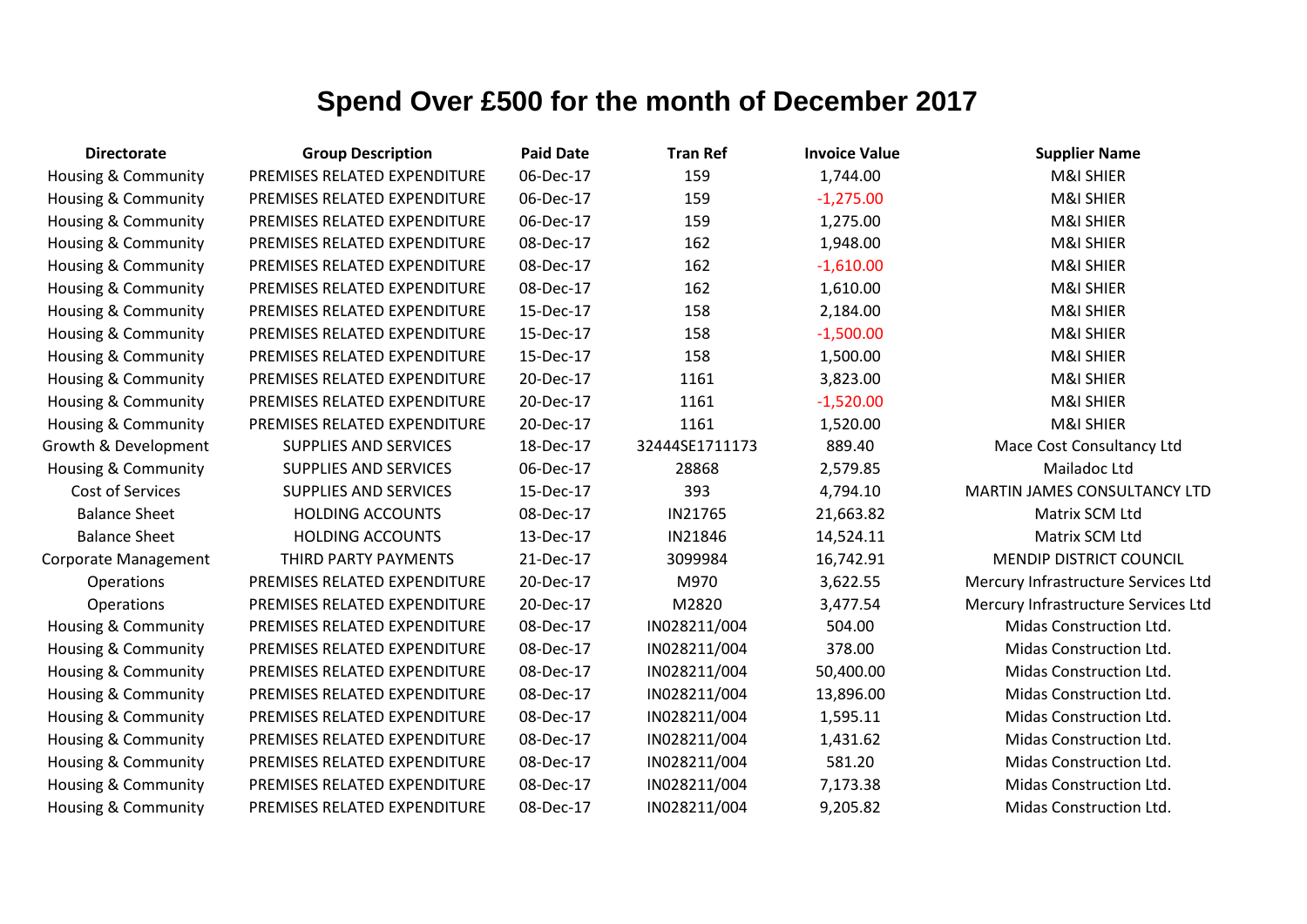| <b>Directorate</b>             | <b>Group Description</b>     | <b>Paid Date</b> | <b>Tran Ref</b> | <b>Invoice Value</b> | <b>Supplier Name</b>                   |
|--------------------------------|------------------------------|------------------|-----------------|----------------------|----------------------------------------|
| <b>Capital Payments</b>        | <b>CAPITAL</b>               | 13-Dec-17        | IN004335/002    | 26,086.90            | Mi-Space (UK) Ltd                      |
| <b>Capital Payments</b>        | <b>CAPITAL</b>               | 13-Dec-17        | IN004334/008    | 74,770.37            | Mi-Space (UK) Ltd                      |
| Operations                     | <b>SUPPLIES AND SERVICES</b> | 20-Dec-17        | 52/651700       | 1,943.83             | MITIE Security Ltd                     |
| Housing & Community            | PREMISES RELATED EXPENDITURE | 08-Dec-17        | 180             | 755.80               | Mr Keven Pearse                        |
| Housing & Community            | PREMISES RELATED EXPENDITURE | 08-Dec-17        | 178             | 875.55               | Mr Keven Pearse                        |
| Housing & Community            | PREMISES RELATED EXPENDITURE | 08-Dec-17        | 178             | $-797.99$            | Mr Keven Pearse                        |
| Housing & Community            | PREMISES RELATED EXPENDITURE | 08-Dec-17        | 178             | 797.99               | Mr Keven Pearse                        |
| Housing & Community            | PREMISES RELATED EXPENDITURE | 20-Dec-17        | 181             | 225.67               | Mr Keven Pearse                        |
| Housing & Community            | PREMISES RELATED EXPENDITURE | 20-Dec-17        | 181             | 487.22               | Mr Keven Pearse                        |
| Growth & Development           | <b>SUPPLIES AND SERVICES</b> | 11-Dec-17        | AREXT/00199439  | 4,233.15             | <b>National Express Ltd</b>            |
| Housing & Community            | PREMISES RELATED EXPENDITURE | 21-Dec-17        | 309014148       | 1,470.00             | Nationwide Platforms Limited           |
| Operations                     | <b>SUPPLIES AND SERVICES</b> | 06-Dec-17        | 8883            | 9,745.00             | Neil Curtis & Sons Funeral Contractors |
| <b>Capital Payments</b>        | <b>CAPITAL</b>               | 20-Dec-17        | 8885            | 17,660.00            | Neil Curtis & Sons Funeral Contractors |
| Operations                     | <b>SUPPLIES AND SERVICES</b> | 20-Dec-17        | 8884            | 4,055.00             | Neil Curtis & Sons Funeral Contractors |
| Housing & Community            | PREMISES RELATED EXPENDITURE | 21-Dec-17        | 1106910         | 1,160.00             | <b>Otter South West LTD</b>            |
| Housing & Community            | PREMISES RELATED EXPENDITURE | 21-Dec-17        | 1106951         | 1,496.32             | <b>Otter South West LTD</b>            |
| <b>Capital Payments</b>        | <b>CAPITAL</b>               | 18-Dec-17        | 1106956         | 49,062.14            | <b>Otter South West LTD</b>            |
| <b>Capital Payments</b>        | <b>CAPITAL</b>               | 18-Dec-17        | 1106968         | 7,698.27             | <b>Otter South West LTD</b>            |
| Housing & Community            | PREMISES RELATED EXPENDITURE | 21-Dec-17        | 1106955         | 720.00               | Otter South West LTD                   |
| Growth & Development           | <b>SUPPLIES AND SERVICES</b> | 20-Dec-17        | 23412           | 1,516.00             | Pinacl Solutions (UK) Ltd              |
| Growth & Development           | <b>SUPPLIES AND SERVICES</b> | 20-Dec-17        | 23967/6         | 14,463.00            | Pinacl Solutions (UK) Ltd              |
| Operations                     | <b>SUPPLIES AND SERVICES</b> | 12-Dec-17        | 10065415        | 6,118.66             | Pitney Bowes Ltd                       |
| Operations                     | <b>SUPPLIES AND SERVICES</b> | 12-Dec-17        | 10065415        | 8.00                 | Pitney Bowes Ltd                       |
| Housing & Community            | PREMISES RELATED EXPENDITURE | 08-Dec-17        | 9430            | 644.50               | Pro-Fit                                |
| <b>Housing &amp; Community</b> | PREMISES RELATED EXPENDITURE | 08-Dec-17        | 9430            | $-50.00$             | Pro-Fit                                |
| Housing & Community            | PREMISES RELATED EXPENDITURE | 08-Dec-17        | 9430            | 50.00                | Pro-Fit                                |
| Housing & Community            | PREMISES RELATED EXPENDITURE | 13-Dec-17        | 9516            | 1,398.00             | Pro-Fit                                |
| Housing & Community            | PREMISES RELATED EXPENDITURE | 13-Dec-17        | 9516            | $-150.00$            | Pro-Fit                                |
| <b>Housing &amp; Community</b> | PREMISES RELATED EXPENDITURE | 13-Dec-17        | 9516            | 150.00               | Pro-Fit                                |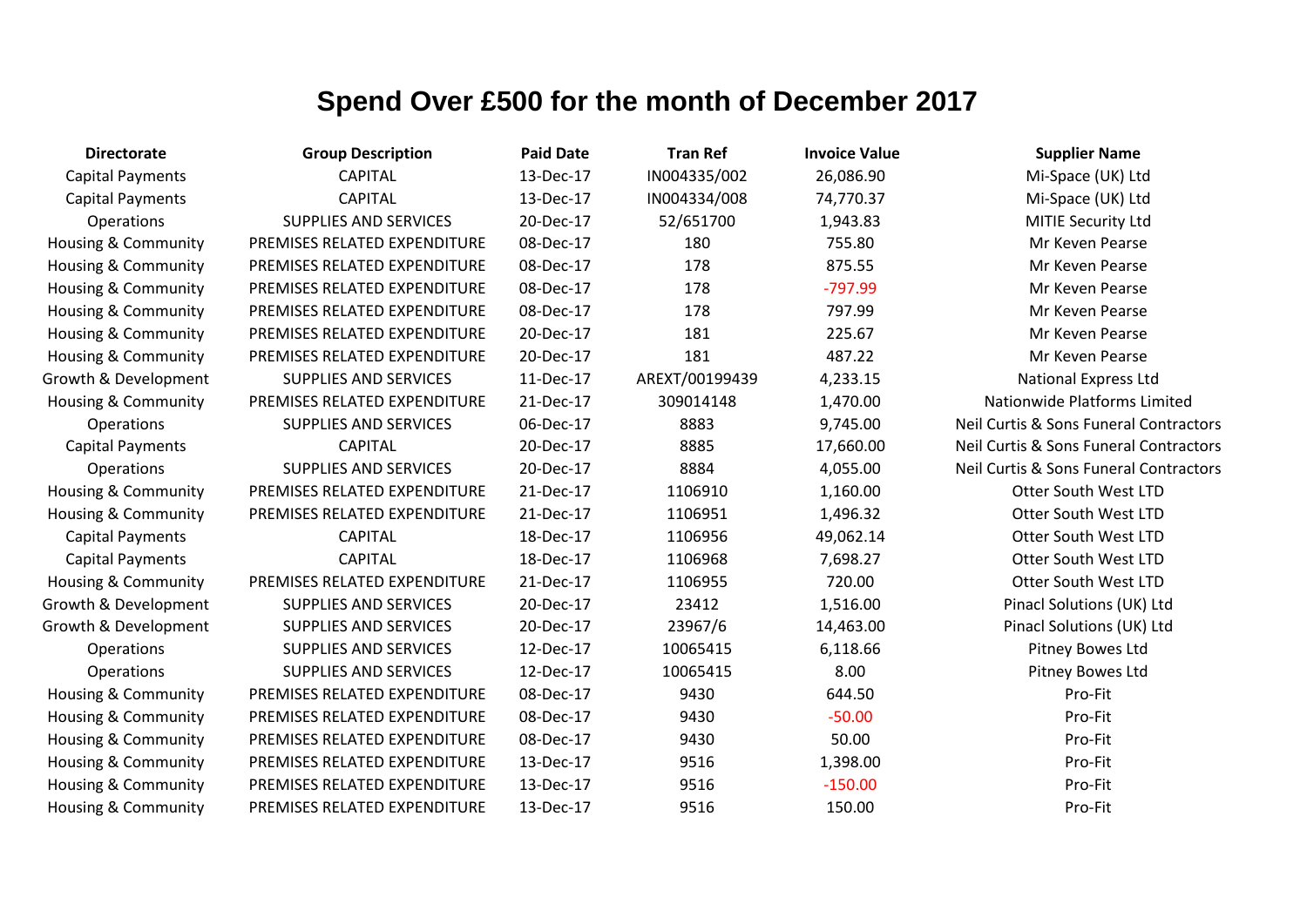| <b>Directorate</b>             | <b>Group Description</b>     | <b>Paid Date</b> | <b>Tran Ref</b>                      | <b>Invoice Value</b> | <b>Supplier Name</b>                       |
|--------------------------------|------------------------------|------------------|--------------------------------------|----------------------|--------------------------------------------|
| <b>Capital Payments</b>        | <b>CAPITAL</b>               | 13-Dec-17        | 9517                                 | 52,398.50            | Pro-Fit                                    |
| <b>Capital Payments</b>        | <b>CAPITAL</b>               | 13-Dec-17        | 9517                                 | $-5,950.00$          | Pro-Fit                                    |
| <b>Capital Payments</b>        | <b>CAPITAL</b>               | 13-Dec-17        | 9517                                 | 5,950.00             | Pro-Fit                                    |
| <b>Capital Payments</b>        | <b>CAPITAL</b>               | 15-Dec-17        | 9519                                 | 630.00               | Pro-Fit                                    |
| Operations                     | PREMISES RELATED EXPENDITURE | 06-Dec-17        | 5435                                 | 2,256.00             | <b>Quercus Fencing Ltd</b>                 |
| Operations                     | PREMISES RELATED EXPENDITURE | 06-Dec-17        | 5435                                 | 432.90               | <b>Quercus Fencing Ltd</b>                 |
| Operations                     | PREMISES RELATED EXPENDITURE | 06-Dec-17        | 5435                                 | 180.00               | <b>Quercus Fencing Ltd</b>                 |
| Operations                     | PREMISES RELATED EXPENDITURE | 06-Dec-17        | 5435                                 | 325.00               | <b>Quercus Fencing Ltd</b>                 |
| Operations                     | PREMISES RELATED EXPENDITURE | 06-Dec-17        | 5435                                 | 30.00                | <b>Quercus Fencing Ltd</b>                 |
| Growth & Development           | <b>SUPPLIES AND SERVICES</b> |                  | 13-Dec-17 icted Commercial Confident | 1,700.00             | <b>Redacted Commercial Confidentiality</b> |
| Housing & Community            | <b>SUPPLIES AND SERVICES</b> |                  | 11-Dec-17 icted Commercial Confident | 240.00               | <b>Redacted Commercial Confidentiality</b> |
| Housing & Community            | <b>SUPPLIES AND SERVICES</b> |                  | 11-Dec-17 icted Commercial Confident | 10,260.22            | <b>Redacted Commercial Confidentiality</b> |
| <b>Capital Payments</b>        | <b>CAPITAL</b>               | 20-Dec-17        | <b>Redacted Personal Data</b>        | 8,700.00             | <b>Redacted Personal Data</b>              |
| Housing & Community            | <b>EMPLOYEES</b>             | 08-Dec-17        | <b>Redacted Personal Data</b>        | 505.50               | <b>Redacted Personal Data</b>              |
| Housing & Community            | <b>EMPLOYEES</b>             | 21-Dec-17        | <b>Redacted Personal Data</b>        | 651.80               | <b>Redacted Personal Data</b>              |
| Housing & Community            | <b>EMPLOYEES</b>             | 15-Dec-17        | <b>Redacted Personal Data</b>        | 541.45               | <b>Redacted Personal Data</b>              |
| Operations                     | <b>EMPLOYEES</b>             | 13-Dec-17        | <b>Redacted Personal Data</b>        | 1,750.00             | <b>Redacted Personal Data</b>              |
| Operations                     | <b>EMPLOYEES</b>             | 13-Dec-17        | <b>Redacted Personal Data</b>        | 1,950.00             | <b>Redacted Personal Data</b>              |
| Operations                     | <b>EMPLOYEES</b>             | 13-Dec-17        | <b>Redacted Personal Data</b>        | 1,950.00             | <b>Redacted Personal Data</b>              |
| Operations                     | <b>EMPLOYEES</b>             | 22-Dec-17        | <b>Redacted Personal Data</b>        | 1,950.00             | <b>Redacted Personal Data</b>              |
| <b>Housing &amp; Community</b> | <b>EMPLOYEES</b>             | 20-Dec-17        | <b>Redacted Personal Data</b>        | 1,109.38             | <b>Redacted Personal Data</b>              |
| Housing & Community            | <b>EMPLOYEES</b>             | 13-Dec-17        | <b>Redacted Personal Data</b>        | 897.00               | <b>Redacted Personal Data</b>              |
| Housing & Community            | <b>EMPLOYEES</b>             | 13-Dec-17        | <b>Redacted Personal Data</b>        | 897.00               | <b>Redacted Personal Data</b>              |
| Housing & Community            | <b>EMPLOYEES</b>             | 11-Dec-17        | <b>Redacted Personal Data</b>        | 897.00               | <b>Redacted Personal Data</b>              |
| <b>Housing &amp; Community</b> | <b>EMPLOYEES</b>             | 21-Dec-17        | <b>Redacted Personal Data</b>        | 897.00               | <b>Redacted Personal Data</b>              |
| Housing & Community            | <b>EMPLOYEES</b>             | 13-Dec-17        | <b>Redacted Personal Data</b>        | 1,210.63             | <b>Redacted Personal Data</b>              |
| Housing & Community            | <b>EMPLOYEES</b>             | 22-Dec-17        | <b>Redacted Personal Data</b>        | 1,218.75             | <b>Redacted Personal Data</b>              |
| Housing & Community            | <b>EMPLOYEES</b>             | 15-Dec-17        | <b>Redacted Personal Data</b>        | 4,355.01             | <b>Redacted Personal Data</b>              |
| Growth & Development           | <b>EMPLOYEES</b>             | 06-Dec-17        | <b>Redacted Personal Data</b>        | 761.10               | <b>Redacted Personal Data</b>              |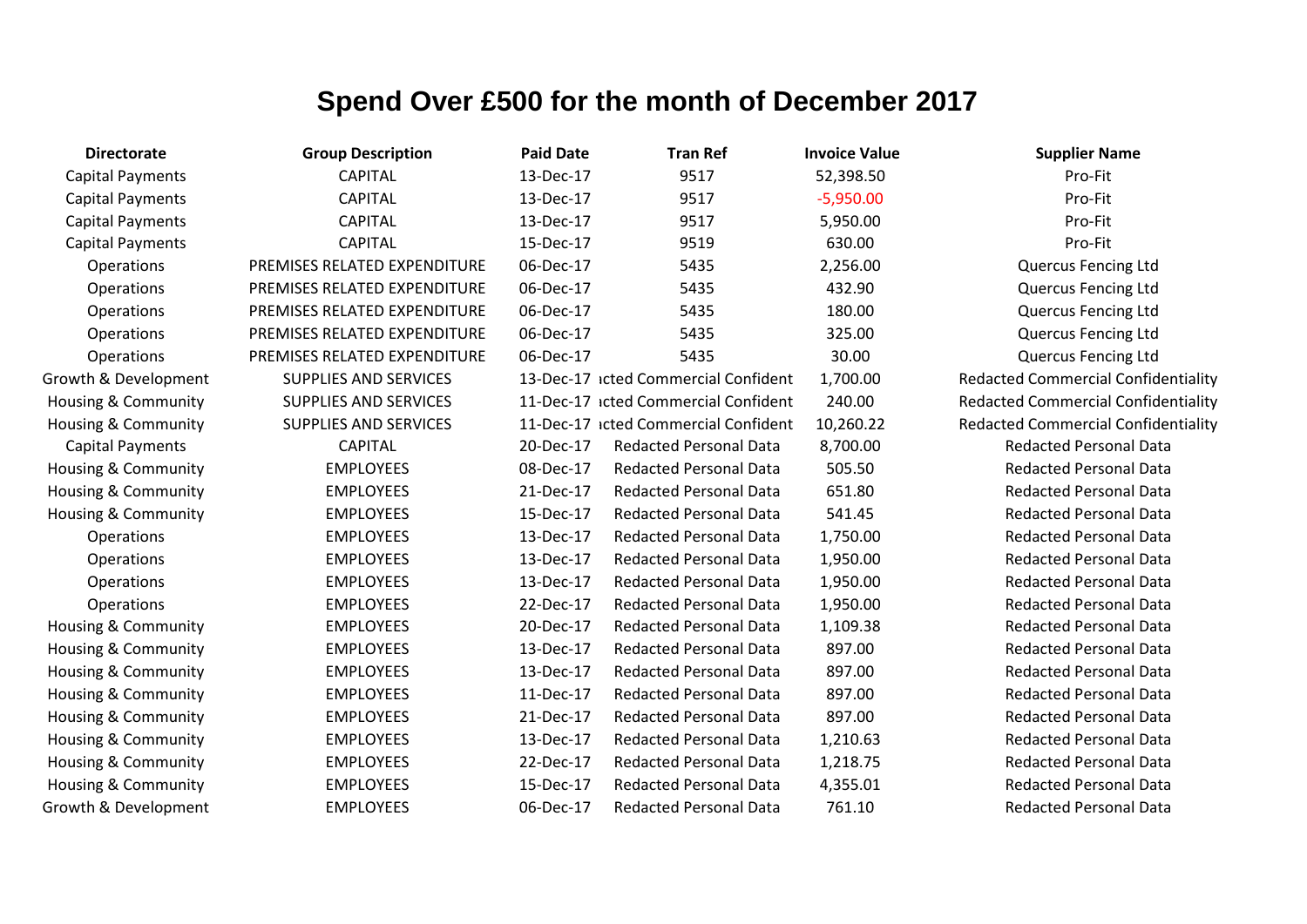| <b>Directorate</b>             | <b>Group Description</b>      | <b>Paid Date</b> | <b>Tran Ref</b>               | <b>Invoice Value</b> | <b>Supplier Name</b>          |
|--------------------------------|-------------------------------|------------------|-------------------------------|----------------------|-------------------------------|
| Growth & Development           | <b>EMPLOYEES</b>              | 08-Dec-17        | <b>Redacted Personal Data</b> | 933.10               | <b>Redacted Personal Data</b> |
| Growth & Development           | <b>EMPLOYEES</b>              | 15-Dec-17        | <b>Redacted Personal Data</b> | 1,061.40             | <b>Redacted Personal Data</b> |
| Growth & Development           | <b>EMPLOYEES</b>              | 21-Dec-17        | <b>Redacted Personal Data</b> | 913.80               | <b>Redacted Personal Data</b> |
| Growth & Development           | <b>EMPLOYEES</b>              | 21-Dec-17        | <b>Redacted Personal Data</b> | 1,020.15             | <b>Redacted Personal Data</b> |
| Growth & Development           | <b>EMPLOYEES</b>              | 13-Dec-17        | <b>Redacted Personal Data</b> | 2,100.00             | <b>Redacted Personal Data</b> |
| Cost of Services               | <b>SUPPLIES AND SERVICES</b>  | 20-Dec-17        | <b>Redacted Personal Data</b> | 450.37               | <b>Redacted Personal Data</b> |
| Cost of Services               | <b>SUPPLIES AND SERVICES</b>  | 20-Dec-17        | <b>Redacted Personal Data</b> | 2,287.43             | <b>Redacted Personal Data</b> |
| Housing & Community            | <b>SUPPLIES AND SERVICES</b>  | 08-Dec-17        | <b>Redacted Personal Data</b> | 2,240.00             | <b>Redacted Personal Data</b> |
| Housing & Community            | <b>EMPLOYEES</b>              | 08-Dec-17        | <b>Redacted Personal Data</b> | 780.00               | <b>Redacted Personal Data</b> |
| <b>Housing &amp; Community</b> | <b>SUPPLIES AND SERVICES</b>  | 15-Dec-17        | <b>Redacted Personal Data</b> | 2,240.00             | <b>Redacted Personal Data</b> |
| <b>Housing &amp; Community</b> | <b>SUPPLIES AND SERVICES</b>  | 08-Dec-17        | <b>Redacted Personal Data</b> | 2,240.00             | <b>Redacted Personal Data</b> |
| Housing & Community            | <b>EMPLOYEES</b>              | 21-Dec-17        | <b>Redacted Personal Data</b> | 846.00               | <b>Redacted Personal Data</b> |
| <b>Housing &amp; Community</b> | <b>SUPPLIES AND SERVICES</b>  | 21-Dec-17        | <b>Redacted Personal Data</b> | 2,240.00             | <b>Redacted Personal Data</b> |
| <b>Housing &amp; Community</b> | <b>SUPPLIES AND SERVICES</b>  | 22-Dec-17        | <b>Redacted Personal Data</b> | 2,240.00             | <b>Redacted Personal Data</b> |
| Growth & Development           | <b>SUPPLIES AND SERVICES</b>  | 08-Dec-17        | 3922093                       | 681.00               | ROYAL MAIL GROUP LTD          |
| Growth & Development           | <b>SUPPLIES AND SERVICES</b>  | 08-Dec-17        | 3922093                       | 136.20               | ROYAL MAIL GROUP LTD          |
| Growth & Development           | <b>SUPPLIES AND SERVICES</b>  | 08-Dec-17        | 3922093                       | 327.00               | ROYAL MAIL GROUP LTD          |
| Operations                     | <b>SUPPLIES AND SERVICES</b>  | 06-Dec-17        | 9055502658                    | 1,382.23             | ROYAL MAIL GROUP LTD          |
| Growth & Development           | SUPPLIES AND SERVICES         | 08-Dec-17        | 3997723                       | 681.00               | ROYAL MAIL GROUP LTD          |
| Operations                     | <b>SUPPLIES AND SERVICES</b>  | 20-Dec-17        | 9055584899                    | 1,398.71             | ROYAL MAIL GROUP LTD          |
| Growth & Development           | <b>SUPPLIES AND SERVICES</b>  | 21-Dec-17        | 4017910                       | 681.00               | ROYAL MAIL GROUP LTD          |
| Operations                     | TRANSPORT RELATED EXPENDITURE | 21-Dec-17        | Z3481383-2                    | 822.22               | <b>SCOT GROUP LTD</b>         |
| <b>Capital Payments</b>        | <b>CAPITAL</b>                | 22-Dec-17        | HH032351                      | 264,302.45           | Sedgemoor District Council    |
| Housing & Community            | <b>SUPPLIES AND SERVICES</b>  | 13-Dec-17        | TDBC-0130                     | 660.00               | <b>Simon Rugg</b>             |
| Operations                     | SUPPLIES AND SERVICES         | 06-Dec-17        | SM4104                        | 2,820.00             | Sitemorse (UK Sales) Ltd      |
| Housing & Community            | <b>SUPPLIES AND SERVICES</b>  | 20-Dec-17        | 6483                          | 3,960.00             | <b>Social Telecoms CIC</b>    |
| Operations                     | <b>EMPLOYEES</b>              | 08-Dec-17        | BB18-277                      | 1,595.00             | Socitm Ltd                    |
| Operations                     | PREMISES RELATED EXPENDITURE  | 15-Dec-17        | 9900347722                    | 769.76               | Sodexo Limited                |
| Housing & Community            | PREMISES RELATED EXPENDITURE  | 21-Dec-17        | 9900365789                    | 83.20                | Sodexo Limited                |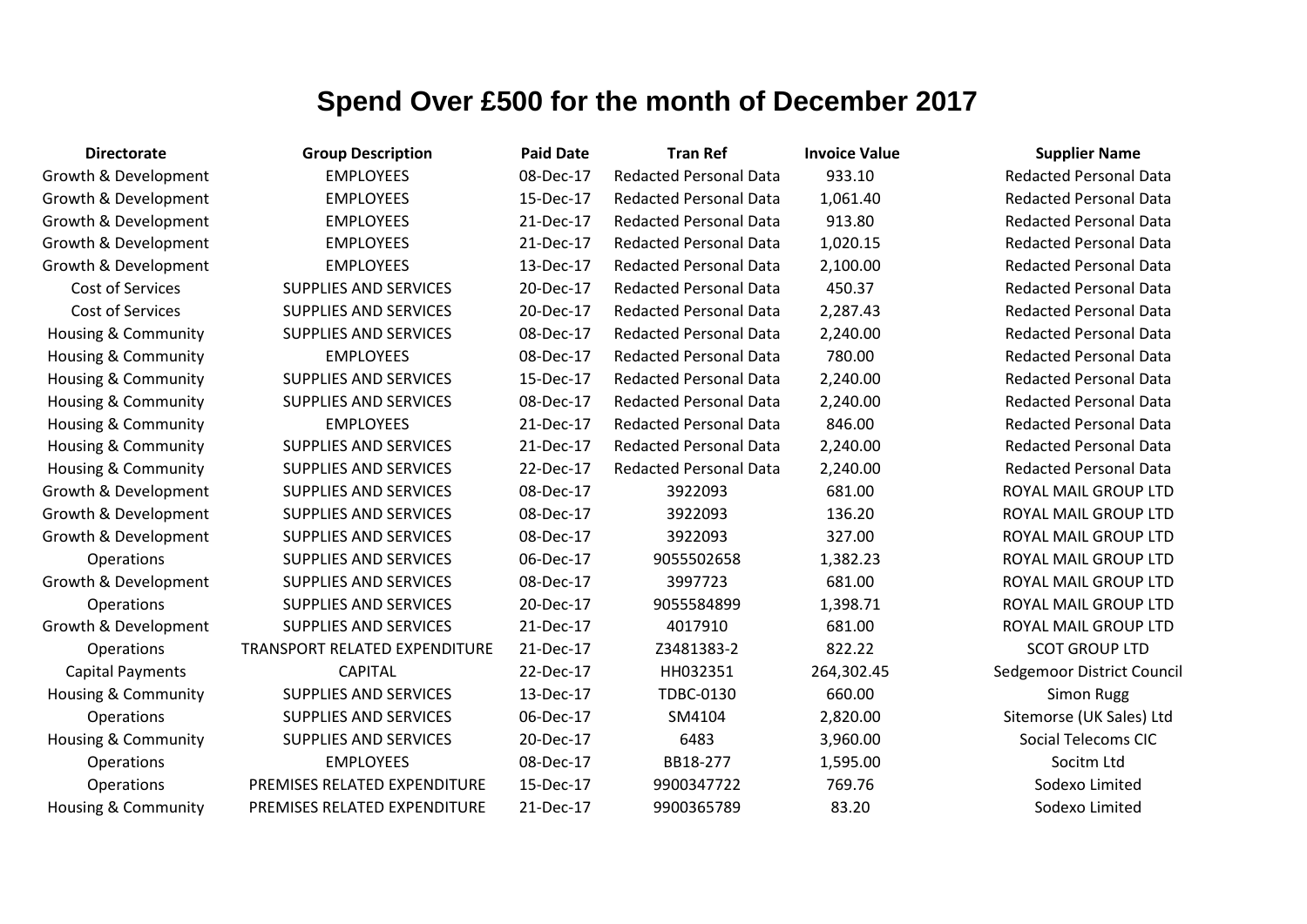| <b>Directorate</b>             | <b>Group Description</b>      | <b>Paid Date</b> | <b>Tran Ref</b> | <b>Invoice Value</b> | <b>Supplier Name</b>              |
|--------------------------------|-------------------------------|------------------|-----------------|----------------------|-----------------------------------|
| <b>Housing &amp; Community</b> | PREMISES RELATED EXPENDITURE  | 21-Dec-17        | 9900365789      | 61.23                | Sodexo Limited                    |
| Housing & Community            | PREMISES RELATED EXPENDITURE  | 21-Dec-17        | 9900365789      | 13.45                | Sodexo Limited                    |
| Housing & Community            | PREMISES RELATED EXPENDITURE  | 21-Dec-17        | 9900365789      | 77.53                | Sodexo Limited                    |
| <b>Housing &amp; Community</b> | PREMISES RELATED EXPENDITURE  | 21-Dec-17        | 9900365789      | 56.00                | Sodexo Limited                    |
| <b>Housing &amp; Community</b> | PREMISES RELATED EXPENDITURE  | 21-Dec-17        | 9900365789      | 74.26                | Sodexo Limited                    |
| <b>Housing &amp; Community</b> | PREMISES RELATED EXPENDITURE  | 21-Dec-17        | 9900365789      | 114.61               | Sodexo Limited                    |
| Housing & Community            | PREMISES RELATED EXPENDITURE  | 21-Dec-17        | 9900365789      | 277.38               | Sodexo Limited                    |
| <b>Housing &amp; Community</b> | PREMISES RELATED EXPENDITURE  | 21-Dec-17        | 9900365789      | 302.54               | Sodexo Limited                    |
| <b>Operations</b>              | PREMISES RELATED EXPENDITURE  | 21-Dec-17        | 9900365793      | 769.76               | Sodexo Limited                    |
| Housing & Community            | PREMISES RELATED EXPENDITURE  | 21-Dec-17        | 9900365790      | 52.94                | Sodexo Limited                    |
| <b>Housing &amp; Community</b> | PREMISES RELATED EXPENDITURE  | 21-Dec-17        | 9900365790      | 51.46                | Sodexo Limited                    |
| <b>Housing &amp; Community</b> | PREMISES RELATED EXPENDITURE  | 21-Dec-17        | 9900365790      | 56.00                | Sodexo Limited                    |
| Housing & Community            | PREMISES RELATED EXPENDITURE  | 21-Dec-17        | 9900365790      | 102.36               | Sodexo Limited                    |
| Housing & Community            | PREMISES RELATED EXPENDITURE  | 21-Dec-17        | 9900365790      | 50.67                | Sodexo Limited                    |
| <b>Housing &amp; Community</b> | PREMISES RELATED EXPENDITURE  | 21-Dec-17        | 9900365790      | 50.33                | Sodexo Limited                    |
| <b>Housing &amp; Community</b> | PREMISES RELATED EXPENDITURE  | 21-Dec-17        | 9900365790      | 99.98                | Sodexo Limited                    |
| <b>Housing &amp; Community</b> | PREMISES RELATED EXPENDITURE  | 21-Dec-17        | 9900365790      | 100.00               | Sodexo Limited                    |
| Operations                     | <b>SUPPLIES AND SERVICES</b>  | 06-Dec-17        | INV01760877     | 253.18               | Softcat Plc                       |
| Operations                     | <b>SUPPLIES AND SERVICES</b>  | 06-Dec-17        | INV01760877     | 253.18               | Softcat Plc                       |
| Operations                     | <b>SUPPLIES AND SERVICES</b>  | 13-Dec-17        | 60665543        | 440.00               | SOMERSET COUNTY COUNCIL           |
| Operations                     | <b>SUPPLIES AND SERVICES</b>  | 13-Dec-17        | 60665543        | 120.00               | SOMERSET COUNTY COUNCIL           |
| Growth & Development           | <b>SUPPLIES AND SERVICES</b>  | 11-Dec-17        | 60666520        | 20,000.00            | SOMERSET COUNTY COUNCIL           |
| Operations                     | THIRD PARTY PAYMENTS          | 20-Dec-17        | 60667715        | 1,889.65             | SOMERSET COUNTY COUNCIL           |
| Operations                     | THIRD PARTY PAYMENTS          | 21-Dec-17        | 60667991        | 23,000.00            | SOMERSET COUNTY COUNCIL           |
| Growth & Development           | <b>SUPPLIES AND SERVICES</b>  | 13-Dec-17        | 3571            | 659.92               | Somerset Wildlife Trust           |
| <b>Operations</b>              | TRANSPORT RELATED EXPENDITURE | 18-Dec-17        | SI-2252242      | 525.50               | SPALDINGS (UK) LIMITED            |
| <b>Capital Payments</b>        | <b>CAPITAL</b>                | 21-Dec-17        | 17726           | 18,172.23            | <b>STAFFORD &amp; COOMBER LTD</b> |
| <b>Capital Payments</b>        | <b>CAPITAL</b>                | 20-Dec-17        | 1236            | 15,298.00            | <b>Stancold PLC</b>               |
| Housing & Community            | PREMISES RELATED EXPENDITURE  | 08-Dec-17        | 133             | 650.00               | <b>Steve Wilkins</b>              |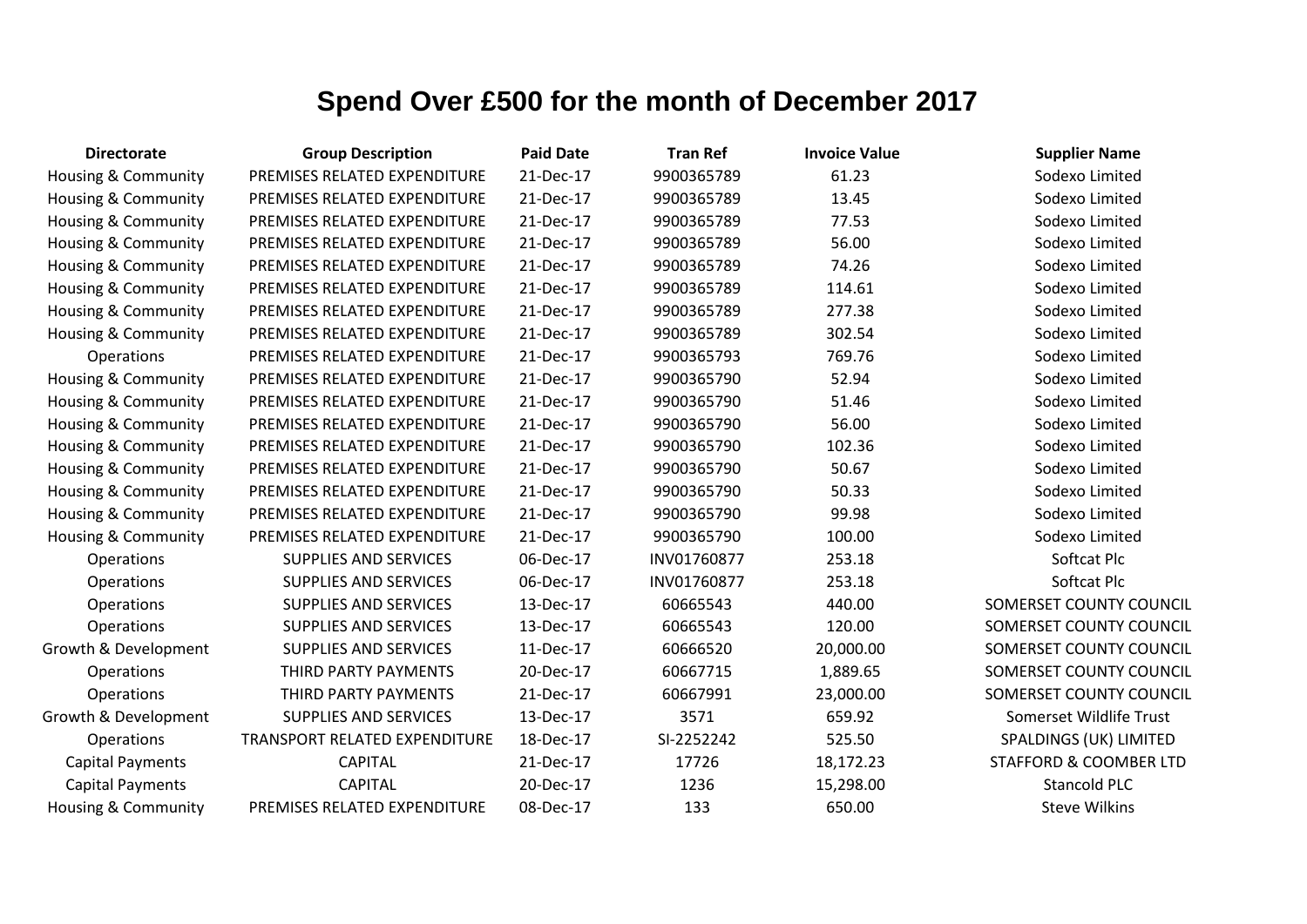| <b>Directorate</b>             | <b>Group Description</b>     | <b>Paid Date</b> | <b>Tran Ref</b>  | <b>Invoice Value</b> | <b>Supplier Name</b>                     |
|--------------------------------|------------------------------|------------------|------------------|----------------------|------------------------------------------|
| <b>Housing &amp; Community</b> | PREMISES RELATED EXPENDITURE | 20-Dec-17        | 134              | 600.00               | <b>Steve Wilkins</b>                     |
| <b>Housing &amp; Community</b> | PREMISES RELATED EXPENDITURE | 21-Dec-17        | 136              | 550.00               | <b>Steve Wilkins</b>                     |
| <b>Housing &amp; Community</b> | <b>SUPPLIES AND SERVICES</b> | 21-Dec-17        | 1749             | 777.50               | <b>STONE &amp; PARTNERS</b>              |
| <b>Balance Sheet</b>           | <b>CURRENT ASSETS</b>        | 20-Dec-17        | IN21176          | 627.33               | Strukta (Taunton) Ltd T/A Advance        |
| Operations                     | <b>SUPPLIES AND SERVICES</b> | 15-Dec-17        | 30829821         | 847.86               | SUEZ Recycling and Recovery UK Ltd       |
| Operations                     | <b>SUPPLIES AND SERVICES</b> | 21-Dec-17        | 30889367         | 847.86               | SUEZ Recycling and Recovery UK Ltd       |
| Housing & Community            | PREMISES RELATED EXPENDITURE | 08-Dec-17        | SI-7064          | 750.00               | <b>SUN SCAFFOLDING LTD</b>               |
| Housing & Community            | THIRD PARTY PAYMENTS         | 15-Dec-17        | <b>EPRF 933</b>  | 1,660.00             | <b>Sundry BACS</b>                       |
| <b>Capital Payments</b>        | <b>CAPITAL</b>               | 21-Dec-17        | <b>EPRF 948</b>  | 8,936.60             | <b>Sundry BACS</b>                       |
| <b>Housing &amp; Community</b> | THIRD PARTY PAYMENTS         | 22-Dec-17        | RIA & CASH DEP 3 | 1,110.00             | <b>Sundry BACS</b>                       |
| <b>Operations</b>              | <b>INCOME</b>                | 22-Dec-17        | <b>INV-0045</b>  | 1,050.00             | <b>Sundry BACS</b>                       |
| <b>Housing &amp; Community</b> | BELOW NET COST OF SERVICES   | 06-Dec-17        | <b>EPRF 890</b>  | 515.32               | <b>Sundry Cheque</b>                     |
| Housing & Community            | BELOW NET COST OF SERVICES   | 13-Dec-17        | <b>EPRF 920</b>  | 541.92               | <b>Sundry Cheque</b>                     |
| Housing & Community            | BELOW NET COST OF SERVICES   | 21-Dec-17        | <b>EPRF 955</b>  | 866.99               | <b>Sundry Cheque</b>                     |
| Housing & Community            | PREMISES RELATED EXPENDITURE | 06-Dec-17        | 22955            | 850.62               | T & C ELECTRICAL CONTRACTORS LTD         |
| Growth & Development           | <b>SUPPLIES AND SERVICES</b> | 15-Dec-17        | 17/S0066         | 683.05               | <b>TACCHI-MORRIS ARTS CENTRE</b>         |
| Growth & Development           | <b>SUPPLIES AND SERVICES</b> | 13-Dec-17        | LF/I021541       | 650.00               | Take One Media Ltd                       |
| Operations                     | <b>SUPPLIES AND SERVICES</b> | 08-Dec-17        | 98199            | 1,230.00             | <b>TEC Quality Limited</b>               |
| Operations                     | <b>SUPPLIES AND SERVICES</b> | 22-Dec-17        | 58992            | 797.50               | <b>Technix Rubber &amp; Plastics Ltd</b> |
| <b>Housing &amp; Community</b> | PREMISES RELATED EXPENDITURE | 11-Dec-17        | 179087           | 23,025.00            | <b>Tersus Group</b>                      |
| <b>Balance Sheet</b>           | <b>CURRENT ASSETS</b>        | 08-Dec-17        | INV812084        | 547.15               | THE BECK COMPANY LTD                     |
| <b>Housing &amp; Community</b> | PREMISES RELATED EXPENDITURE | 08-Dec-17        | 3120             | 625.00               | The Carpet Warehouse                     |
| Housing & Community            | PREMISES RELATED EXPENDITURE | 08-Dec-17        | 3127             | 648.62               | The Carpet Warehouse                     |
| Housing & Community            | PREMISES RELATED EXPENDITURE | 18-Dec-17        | 3143             | 699.92               | The Carpet Warehouse                     |
| Housing & Community            | PREMISES RELATED EXPENDITURE | 18-Dec-17        | 3142             | 519.60               | The Carpet Warehouse                     |
| <b>Housing &amp; Community</b> | PREMISES RELATED EXPENDITURE | 18-Dec-17        | 3145             | 1,634.07             | The Carpet Warehouse                     |
| Housing & Community            | PREMISES RELATED EXPENDITURE | 06-Dec-17        | 3112             | 518.89               | The Carpet Warehouse                     |
| <b>Housing &amp; Community</b> | PREMISES RELATED EXPENDITURE | 06-Dec-17        | 3115             | 518.89               | The Carpet Warehouse                     |
| Housing & Community            | PREMISES RELATED EXPENDITURE | 15-Dec-17        | 3138             | 664.97               | The Carpet Warehouse                     |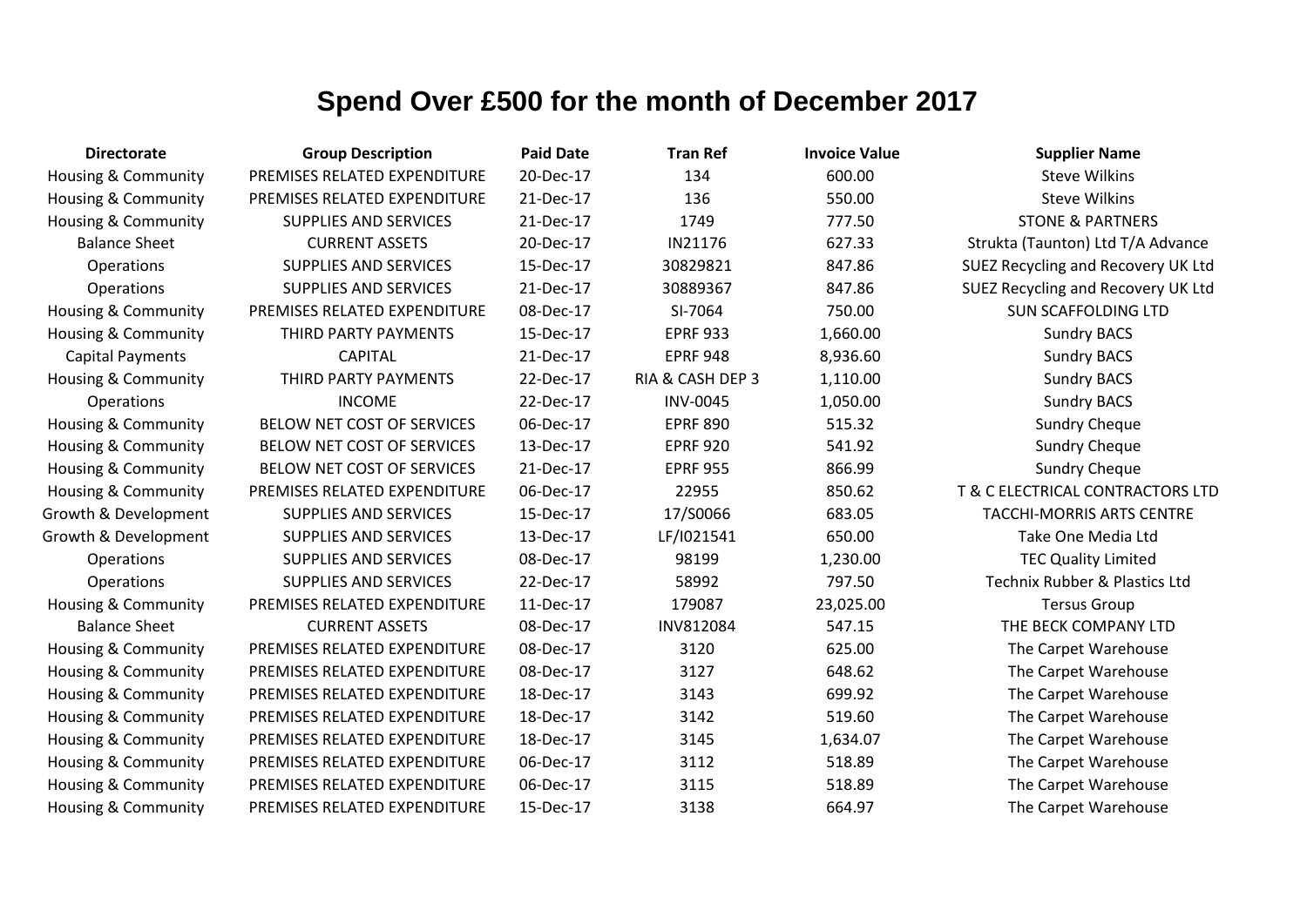| <b>Directorate</b>             | <b>Group Description</b>             | <b>Paid Date</b> | <b>Tran Ref</b> | <b>Invoice Value</b> | <b>Supplier Name</b>             |
|--------------------------------|--------------------------------------|------------------|-----------------|----------------------|----------------------------------|
| <b>Housing &amp; Community</b> | PREMISES RELATED EXPENDITURE         | 06-Dec-17        | 3107            | 744.95               | The Carpet Warehouse             |
| Housing & Community            | PREMISES RELATED EXPENDITURE         | 21-Dec-17        | 3135            | 1,040.00             | The Carpet Warehouse             |
| Operations                     | <b>SUPPLIES AND SERVICES</b>         | 08-Dec-17        | 16022           | 1,380.00             | The Festive Lighting Company     |
| Operations                     | TRANSPORT RELATED EXPENDITURE        | 08-Dec-17        | 1213210         | 941.98               | The Fuelcard People              |
| Operations                     | TRANSPORT RELATED EXPENDITURE        | 08-Dec-17        | 2173505         | 10,293.46            | The Fuelcard People              |
| Operations                     | <b>TRANSPORT RELATED EXPENDITURE</b> | 06-Dec-17        | 2153793         | 10,764.03            | The Fuelcard People              |
| Operations                     | <b>TRANSPORT RELATED EXPENDITURE</b> | 08-Dec-17        | 1204486         | 1,090.78             | The Fuelcard People              |
| Operations                     | <b>TRANSPORT RELATED EXPENDITURE</b> | 21-Dec-17        | 2200343         | 8,620.87             | The Fuelcard People              |
| Operations                     | TRANSPORT RELATED EXPENDITURE        | 21-Dec-17        | 1228012         | 728.72               | The Fuelcard People              |
| <b>Cost of Services</b>        | <b>SUPPLIES AND SERVICES</b>         | 21-Dec-17        | 910545          | 1,595.00             | The Video Advert Company         |
| Growth & Development           | SUPPLIES AND SERVICES                | 21-Dec-17        | 7668            | 1,500.00             | <b>Thomas Lister</b>             |
| Growth & Development           | SUPPLIES AND SERVICES                | 21-Dec-17        | 42948           | 900.00               | THREE DRAGONS (LC) LTD           |
| Growth & Development           | SUPPLIES AND SERVICES                | 13-Dec-17        | 10559           | 1,400.00             | <b>Thrive Architects Limited</b> |
| Growth & Development           | <b>SUPPLIES AND SERVICES</b>         | 13-Dec-17        | 10627           | 1,400.00             | <b>Thrive Architects Limited</b> |
| <b>Balance Sheet</b>           | <b>HOLDING ACCOUNTS</b>              | 06-Dec-17        | 998114          | 291.34               | Travel.cloud                     |
| <b>Balance Sheet</b>           | <b>HOLDING ACCOUNTS</b>              | 06-Dec-17        | 998114          | 300.30               | Travel.cloud                     |
| <b>Balance Sheet</b>           | <b>HOLDING ACCOUNTS</b>              | 21-Dec-17        | 1005072         | 66.67                | Travel.cloud                     |
| <b>Balance Sheet</b>           | <b>HOLDING ACCOUNTS</b>              | 21-Dec-17        | 1005072         | 1,543.30             | Travel.cloud                     |
| <b>Capital Payments</b>        | <b>CAPITAL</b>                       | 08-Dec-17        | 85158           | 8,002.00             | Uninteruptable Power Supplies    |
| <b>Capital Payments</b>        | <b>CAPITAL</b>                       | 20-Dec-17        | 85338           | 754.00               | Uninteruptable Power Supplies    |
| Operations                     | SUPPLIES AND SERVICES                | 20-Dec-17        | 80061557        | 4,965.00             | Vertiv Infrastructure Limited    |
| Operations                     | SUPPLIES AND SERVICES                | 08-Dec-17        | 0002072862AB    | 721.00               | Viridor Waste (Somerset) Ltd     |
| Operations                     | SUPPLIES AND SERVICES                | 08-Dec-17        | 0002102436AB    | 751.82               | Viridor Waste (Somerset) Ltd     |
| Operations                     | SUPPLIES AND SERVICES                | 21-Dec-17        | 0000017618UA    | 3,516.48             | Viridor Waste (Somerset) Ltd     |
| Operations                     | SUPPLIES AND SERVICES                | 21-Dec-17        | 0000017619UA    | 16,064.34            | Viridor Waste (Somerset) Ltd     |
| Operations                     | SUPPLIES AND SERVICES                | 06-Dec-17        | 153023          | 1,038.48             | <b>VITAX LIMITED</b>             |
| Operations                     | <b>SUPPLIES AND SERVICES</b>         | 06-Dec-17        | KM22373         | 8,934.00             | <b>VODAFONE LIMITED (PAGING)</b> |
| Operations                     | <b>SUPPLIES AND SERVICES</b>         | 20-Dec-17        | 85766598        | 3,329.85             | <b>VODAFONE LIMITED (PAGING)</b> |
| Operations                     | PREMISES RELATED EXPENDITURE         | 08-Dec-17        | 8049527469      | 568.73               | Water2business                   |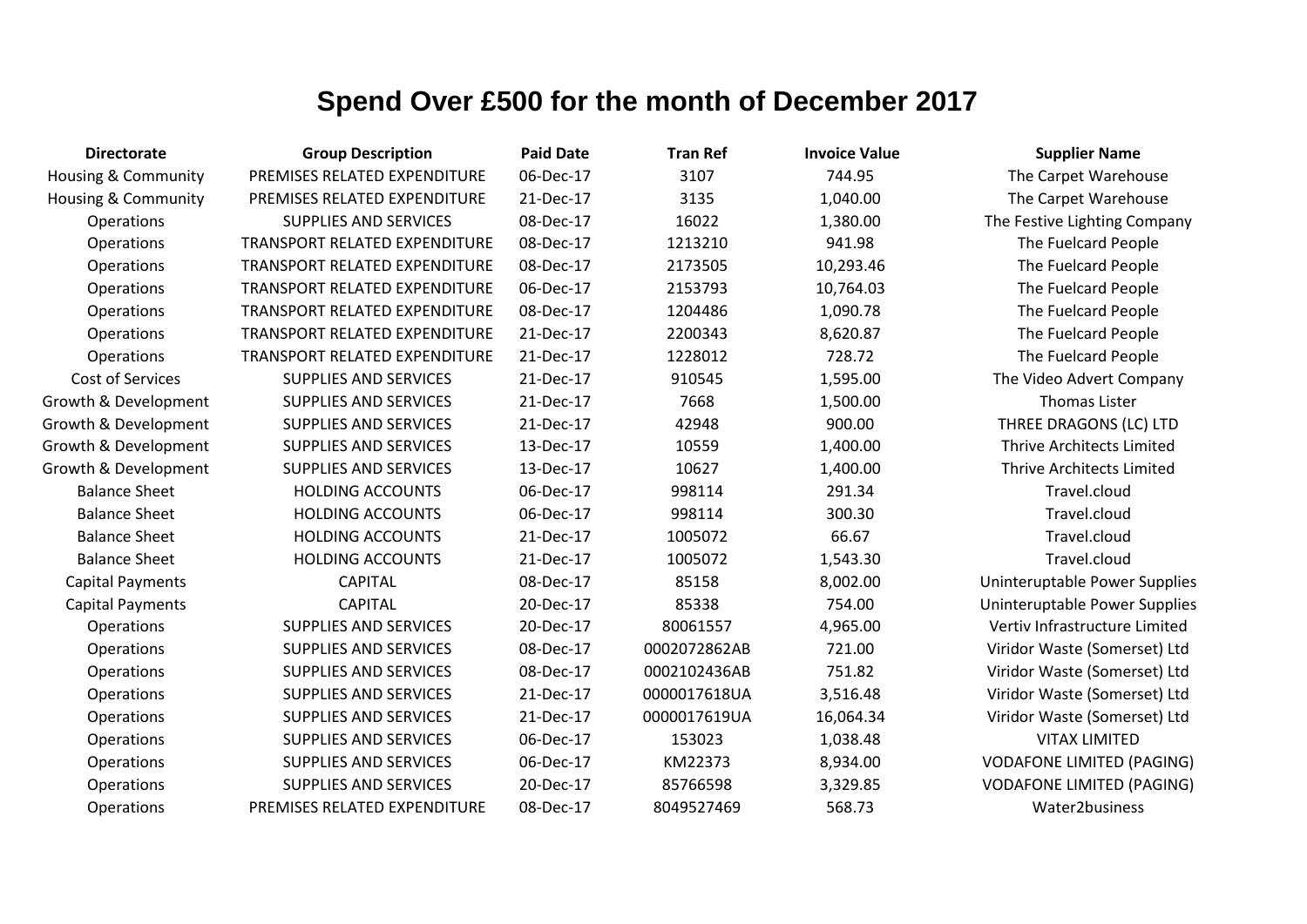| <b>Directorate</b>             | <b>Group Description</b>     | <b>Paid Date</b> | <b>Tran Ref</b> | <b>Invoice Value</b> | <b>Supplier Name</b>              |
|--------------------------------|------------------------------|------------------|-----------------|----------------------|-----------------------------------|
| Operations                     | SUPPLIES AND SERVICES        | 22-Dec-17        | OUT-13303       | 1,330.00             | <b>WELLINGTON WASTE SKIPS LTD</b> |
| Operations                     | SUPPLIES AND SERVICES        | 22-Dec-17        | OUT-13204       | 950.00               | <b>WELLINGTON WASTE SKIPS LTD</b> |
| Corporate Management           | SUPPLIES AND SERVICES        | 21-Dec-17        | 26050           | 11,208.43            | <b>West Somerset Council</b>      |
| Growth & Development           | SUPPLIES AND SERVICES        | 08-Dec-17        | 4934            | 589.80               | West Somerset Railway PLC         |
| Housing & Community            | PREMISES RELATED EXPENDITURE | 08-Dec-17        | 9916            | 2,328.00             | <b>Western Fabrications Ltd</b>   |
| Housing & Community            | PREMISES RELATED EXPENDITURE | 08-Dec-17        | 9917            | 1,113.21             | <b>Western Fabrications Ltd</b>   |
| Housing & Community            | PREMISES RELATED EXPENDITURE | 08-Dec-17        | 9918            | 1,175.14             | <b>Western Fabrications Ltd</b>   |
| <b>Housing &amp; Community</b> | PREMISES RELATED EXPENDITURE | 08-Dec-17        | 9919            | 350.19               | <b>Western Fabrications Ltd</b>   |
| Housing & Community            | PREMISES RELATED EXPENDITURE | 08-Dec-17        | 9919            | 212.51               | <b>Western Fabrications Ltd</b>   |
| Housing & Community            | PREMISES RELATED EXPENDITURE | 15-Dec-17        | 9921            | 2,258.62             | <b>Western Fabrications Ltd</b>   |
| Housing & Community            | PREMISES RELATED EXPENDITURE | 15-Dec-17        | 9920            | 1,467.21             | <b>Western Fabrications Ltd</b>   |
| <b>Housing &amp; Community</b> | PREMISES RELATED EXPENDITURE | 15-Dec-17        | 9924            | 1,042.58             | <b>Western Fabrications Ltd</b>   |
| Housing & Community            | PREMISES RELATED EXPENDITURE | 15-Dec-17        | 9923            | 869.54               | <b>Western Fabrications Ltd</b>   |
| Housing & Community            | PREMISES RELATED EXPENDITURE | 15-Dec-17        | 9925            | 77.57                | <b>Western Fabrications Ltd</b>   |
| Housing & Community            | PREMISES RELATED EXPENDITURE | 15-Dec-17        | 9925            | 1,770.85             | <b>Western Fabrications Ltd</b>   |
| <b>Housing &amp; Community</b> | PREMISES RELATED EXPENDITURE | 21-Dec-17        | 9929            | 773.31               | <b>Western Fabrications Ltd</b>   |
| Housing & Community            | PREMISES RELATED EXPENDITURE | 21-Dec-17        | 9931            | 1,171.10             | <b>Western Fabrications Ltd</b>   |
| Housing & Community            | PREMISES RELATED EXPENDITURE | 21-Dec-17        | 9930            | 575.58               | <b>Western Fabrications Ltd</b>   |
| Housing & Community            | PREMISES RELATED EXPENDITURE | 21-Dec-17        | 9926            | 1,046.94             | <b>Western Fabrications Ltd</b>   |
| <b>Housing &amp; Community</b> | PREMISES RELATED EXPENDITURE | 21-Dec-17        | 9927            | 764.45               | <b>Western Fabrications Ltd</b>   |
| Housing & Community            | PREMISES RELATED EXPENDITURE | 21-Dec-17        | 9928            | 1,679.55             | <b>Western Fabrications Ltd</b>   |
| Housing & Community            | PREMISES RELATED EXPENDITURE | 22-Dec-17        | 9932            | 2,478.96             | <b>Western Fabrications Ltd</b>   |
| Housing & Community            | PREMISES RELATED EXPENDITURE | 22-Dec-17        | 9932            | 137.20               | <b>Western Fabrications Ltd</b>   |
| Housing & Community            | PREMISES RELATED EXPENDITURE | 22-Dec-17        | 9933            | 1,075.12             | <b>Western Fabrications Ltd</b>   |
| Housing & Community            | PREMISES RELATED EXPENDITURE | 22-Dec-17        | 9935            | 311.14               | <b>Western Fabrications Ltd</b>   |
| <b>Housing &amp; Community</b> | PREMISES RELATED EXPENDITURE | 22-Dec-17        | 9935            | 204.68               | <b>Western Fabrications Ltd</b>   |
| Housing & Community            | PREMISES RELATED EXPENDITURE | 22-Dec-17        | 9934            | 815.81               | <b>Western Fabrications Ltd</b>   |
| <b>Housing &amp; Community</b> | PREMISES RELATED EXPENDITURE | 15-Dec-17        | 9922            | 1,416.87             | <b>Western Fabrications Ltd</b>   |
| Housing & Community            | PREMISES RELATED EXPENDITURE | 15-Dec-17        | 9914            | 868.41               | <b>Western Fabrications Ltd</b>   |